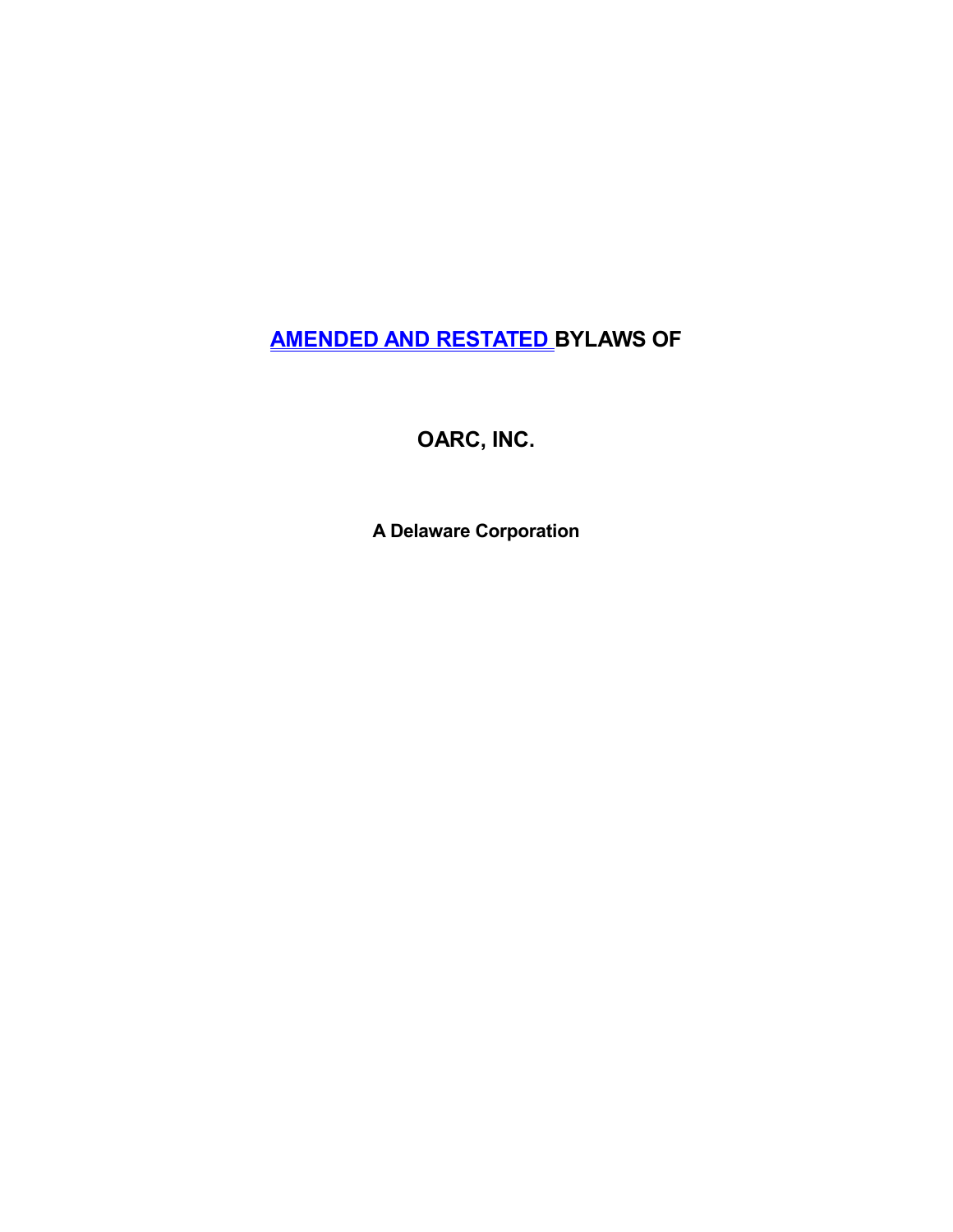**Adopted as of June 30, 2008October 11, 2014**

# **INDEX TO AMENDED AND RESTATED BYLAWS OF**

# **OARC, INC.**

# Page

| Section 1<br>Section 2<br>Section 3 |                                                |  |
|-------------------------------------|------------------------------------------------|--|
|                                     |                                                |  |
| Section 1                           |                                                |  |
|                                     |                                                |  |
| Section 1                           |                                                |  |
| Section 2                           |                                                |  |
| Section 3                           |                                                |  |
| Section 4                           |                                                |  |
|                                     |                                                |  |
| Section 1                           |                                                |  |
| Section 2                           | NUMBER AND QUALIFICATION OF DIRECTORS; INITIAL |  |
|                                     |                                                |  |
| Section 3                           |                                                |  |
| Section 4                           |                                                |  |
| Section 5                           |                                                |  |
| Section 6                           |                                                |  |
| Section 7                           |                                                |  |
| Section 8                           |                                                |  |
| Section 9                           |                                                |  |
| Section 10                          |                                                |  |
| Section 11                          |                                                |  |
| Section 12                          |                                                |  |
| Section 13                          |                                                |  |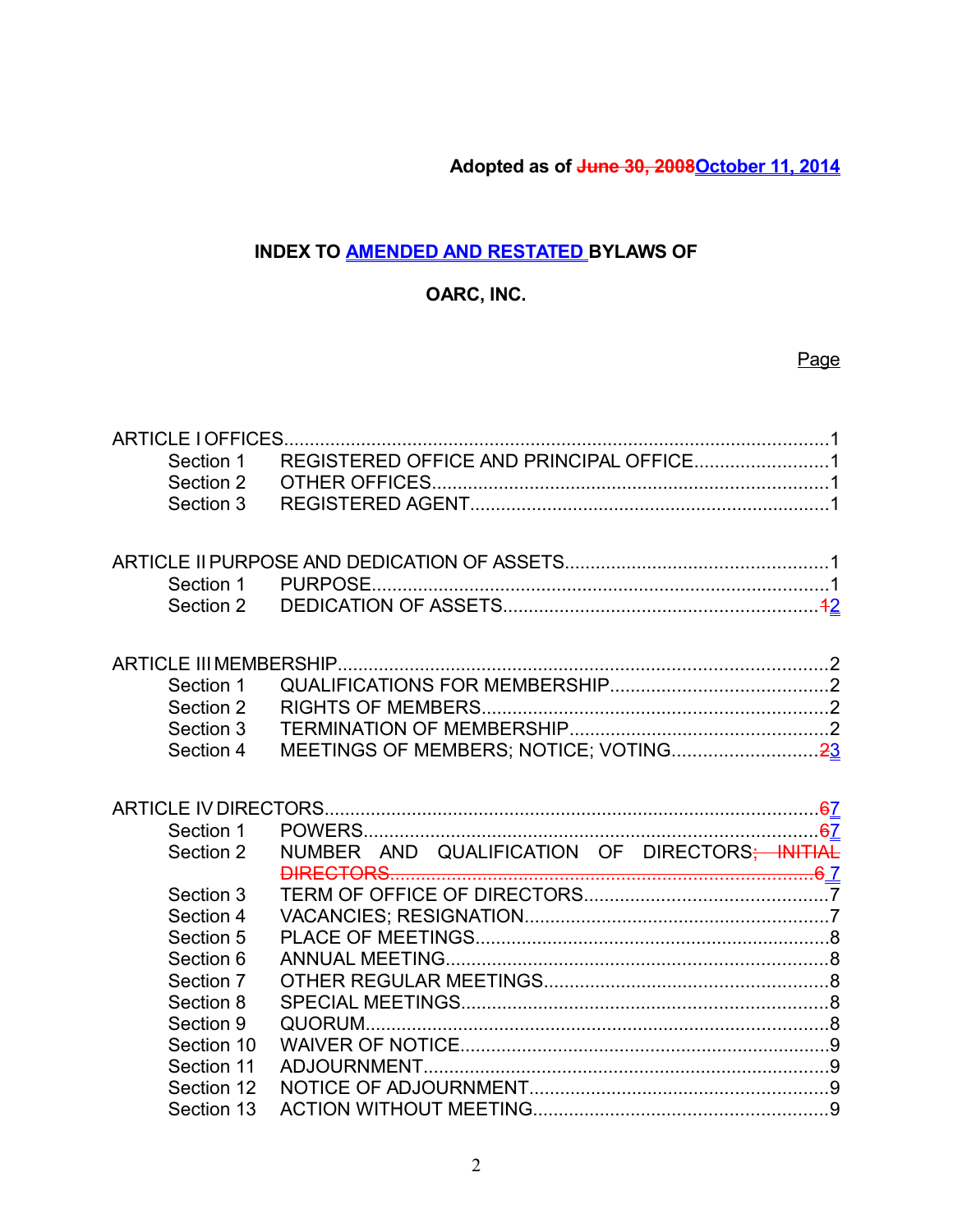| Section 1  |  |
|------------|--|
| Section 2  |  |
| Section 3  |  |
| Section 4  |  |
| Section 5  |  |
| Section 6  |  |
| Section 7  |  |
| Section 8  |  |
| Section 9  |  |
| Section 10 |  |

# ARTICLE VII INDEMNIFICATION OF DIRECTORS, OFFICERS, EMPLOYEES AND

| CHECKS, DRAFTS, EVIDENCES OF INDEBTEDNESS17<br>Section 1 |  |
|----------------------------------------------------------|--|
| Section 2                                                |  |
| Section 3                                                |  |
| Section 4                                                |  |
| Section 5                                                |  |
| Section 6                                                |  |
| Section 7                                                |  |
| Section 8                                                |  |
| Section 9                                                |  |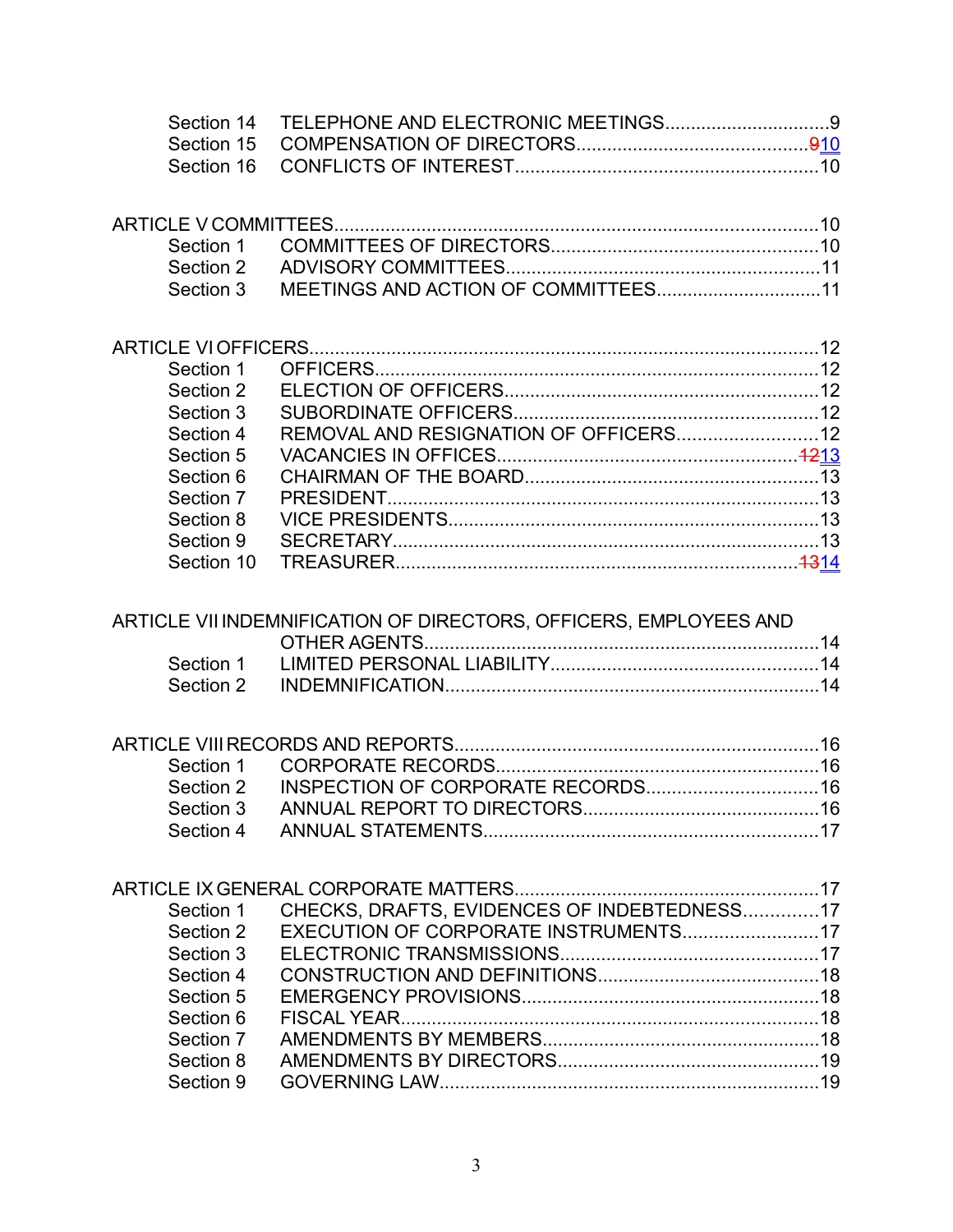CERTIFICATE OF ADOPTION OF BYLAWS...................................................................20 **AMENDED AND RESTATED BYLAWS OF OARC, INC.**

 WHEREAS, the original Bylaws of the corporation were adopted by the Board of Directors of the corporation as of June 30, 2008 (the "Original Bylaws"): and

 WHEREAS, the Original Bylaws have been amended from time to time by action of the Board of Directors and the members of the corporation; and

WHEREAS, it is in the best interests of the corporation and its members to amend and restate the Original Bylaws to incorporate all such amendments into a single document for ease of reference;

 NOW THEREFORE, the Original Bylaws of the corporation are hereby amended and restated in their entirety as follows. The Amended and Restated Bylaws are referred to herein as the "Bylaws."

# **ARTICLE I OFFICES**

SECTION 1. REGISTERED OFFICE AND PRINCIPAL OFFICE. The registered office of the corporation in the State of Delaware shall be c/o National Registered Agents, Inc., 160 Greentree Drive, Suite 101, Dover, Delaware 19904, or such other place as the Board of Directors may designate from time to time. The Board of Directors shall fix the location of the principal executive office of the corporation at any place within or outside the State of Delaware.

SECTION 2. OTHER OFFICES. The Board of Directors may at any time establish branch or subordinate offices at any place or places in this state or otherwise.

SECTION 3. REGISTERED AGENT. The registered agent of the corporation in the State of Delaware is National Registered Agents, Inc.

### **ARTICLE II PURPOSE AND DEDICATION OF ASSETS**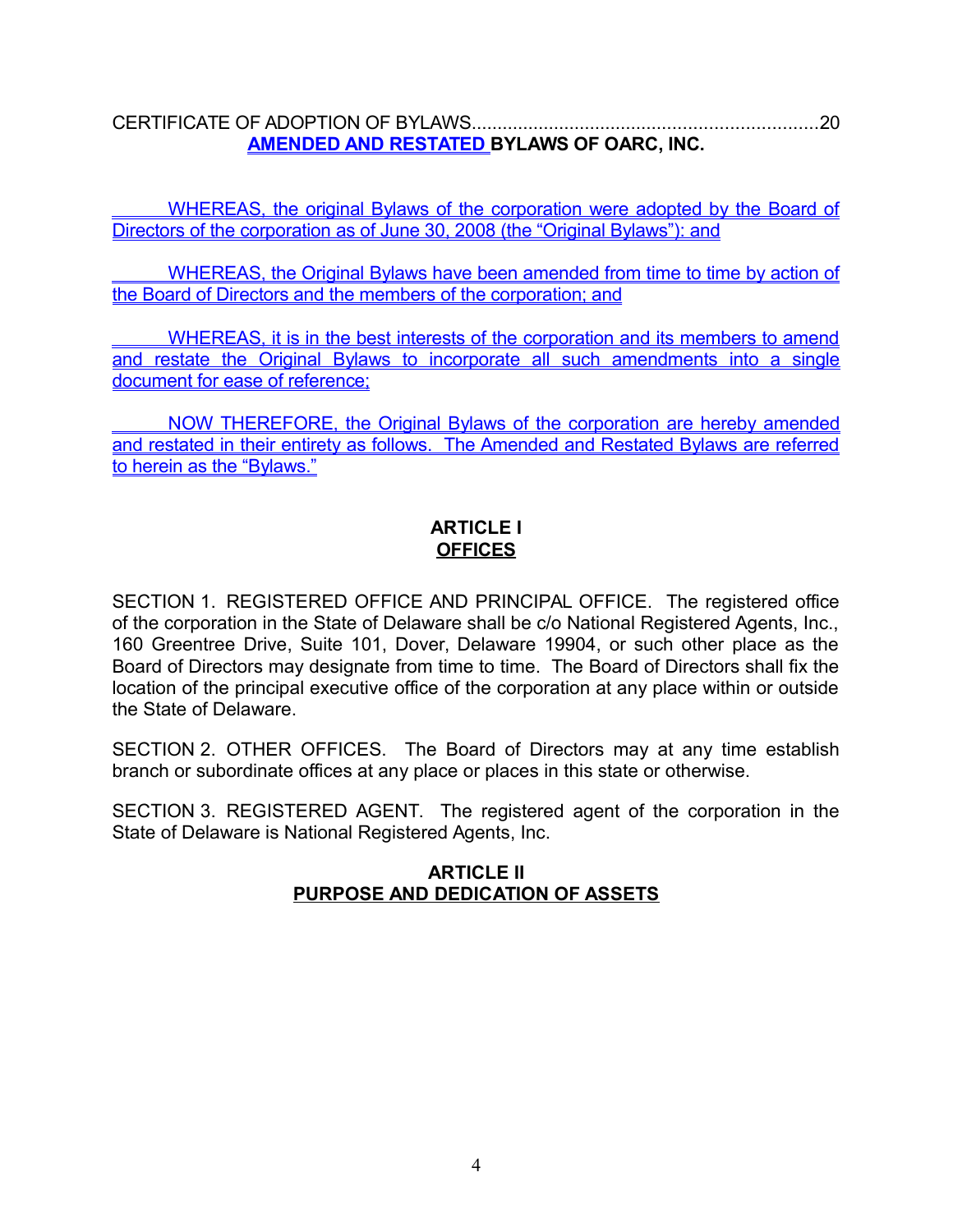SECTION 1. PURPOSE. This corporation is a nonprofit corporation and is not organized for the private gain of any person. It is organized under the Delaware General Corporation Law for charitable, religious, education and scientific purposes under Section 501(c)(3) of the Internal Revenue Code. The specific purpose of this corporation is to gather and analyze world-wide data from the Internet Domain Name System in support of network operations, co-ordination, research, and prevention of abusive and illegal activity; and to disseminate such information to governmental entities, businesses, educational institutions and individuals, and to carry on other activities associated with this purpose as allowed by law.

SECTION 2. DEDICATION OF ASSETS. The assets of this corporation are irrevocably dedicated to charitable, religious, education and scientific purposes. No part of the net income or assets of this corporation shall ever inure to the benefit of any director, trustee, officer or member thereof or to the benefit of any private person. Upon the dissolution or winding up of the corporation, any assets remaining after payment, or provision for payment, of all debts and liabilities of this corporation shall be distributed to a nonprofit fund, foundation or corporation which is organized and operated exclusively for charitable, religious, education and scientific purposes and which has established its tax exempt status under Section 501(c)(3) of the Internal Revenue Code.

#### **ARTICLE III MEMBERSHIP**

SECTION 1. QUALIFICATIONS FOR MEMBERSHIP. The corporation shall have one class of members. Any company, institution or other entity interested in advancing the goals and programs of the corporation shall be eligible for membership upon execution of a Participation Agreement in the form approved by the directors of the corporation from time to time, and upon timely payment of such dues and fees as may be set forth in the Participation Agreement. In addition, the Board of Directors may from time to time, in its discretion, admit an individual as a member of the corporation on such terms and conditions as may be approved by the Board of Directors. As a condition of becoming a member of the corporation, all such individuals shall execute the Participation Agreement and satisfy such other requirements set by the Board of Directors. Members who have executed the Participation Agreement, have paid the required dues and fees in accordance with such Agreement, and have not been terminated shall be members in good standing.

SECTION 2. RIGHTS OF MEMBERS. All members shall have the right to vote, as set forth in these Bylaws, on the election of directors, on the disposition of all or substantially all of the corporation's assets, on any merger and its principal terms and any amendment of those terms, and on any election to dissolve the corporation. Any company, institution, or other entity which qualifies for membership under Article III, Section 1 of these Bylaws shall be deemed to include, for purposes of voting, all of such company's, institution's or other entity's respective employees, agents and affiliates. In all cases, regardless of the number of employees, independent contractors, agents or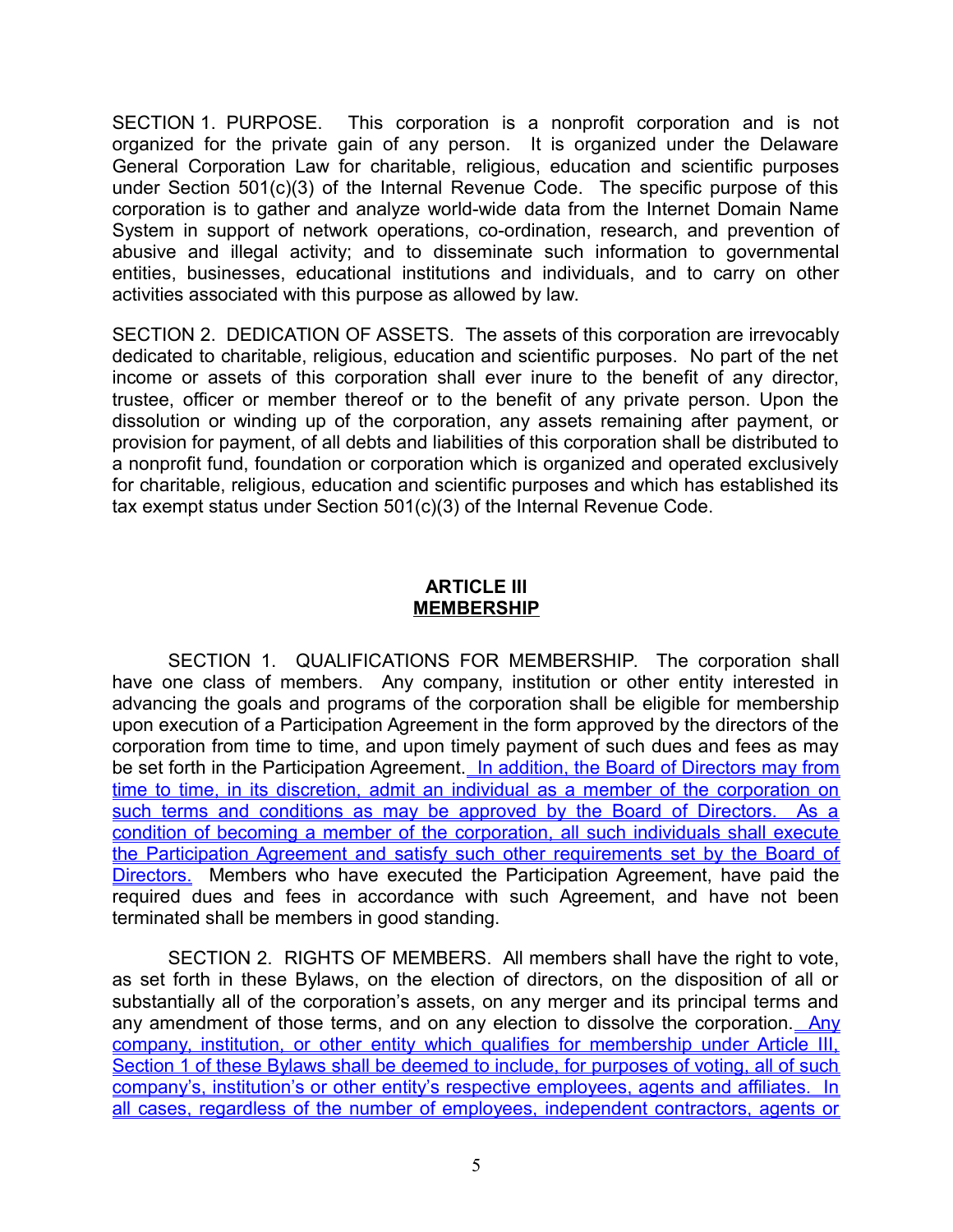affiliates, such company, institution or other entity shall be entitled to only one vote on any matter which requires approval of the corporation's members pursuant to these Bylaws.

SECTION 3. TERMINATION OF MEMBERSHIP. A membership shall terminate on occurrence of any of the following events: (a) resignation of the member, (b) expiration of the period of membership set forth in the Participation Agreement, (c) failure of the member to pay dues or fees in accordance with the Participation Agreement, or (d) termination of membership under these Bylaws based on a good faith determination by the Board of Directors that the member has failed in a material and serious degree to observe the rules of conduct of the corporation, or has engaged in conduct materially and seriously prejudicial to the corporation's purposes and interests. Prior to termination of any member, the Board of Directors shall give the member at least thirty (30) days' prior written notice of the proposed termination and the reasons for such termination. The member shall be given an opportunity to be heard, either orally or in writing, at least ten (10) days before the effective date of the proposed termination. The hearing shall be held, or the written statement considered, by the Board of Directors to determinate whether the termination should occur. The decision of the Board of Directors on any termination shall be final.

### SECTION 4. MEETINGS OF MEMBERS; NOTICE; VOTING.

A. Place of Meetings. Meetings of members shall be held at any place within or outside the State of Delaware designated by the Board of Directors. In the absence of any such designation, members' meetings shall be held at the principal executive office of the corporation.

B. **Annual Meeting.** The annual meeting of members shall be held at 10:00  $\overline{a.m.}$  on  $\overline{$ UmeSeptember 30<sup>th</sup> of each year, unless the Board of Directors fixes another date and time and so notifies the members as provided in Subsections 4D and 4E below. If the scheduled date falls on a Saturday, Sunday or holiday, the meeting shall be held on the next full business day. At the annual meeting, directors shall be elected and other proper business which is within the powers of the members may be transacted.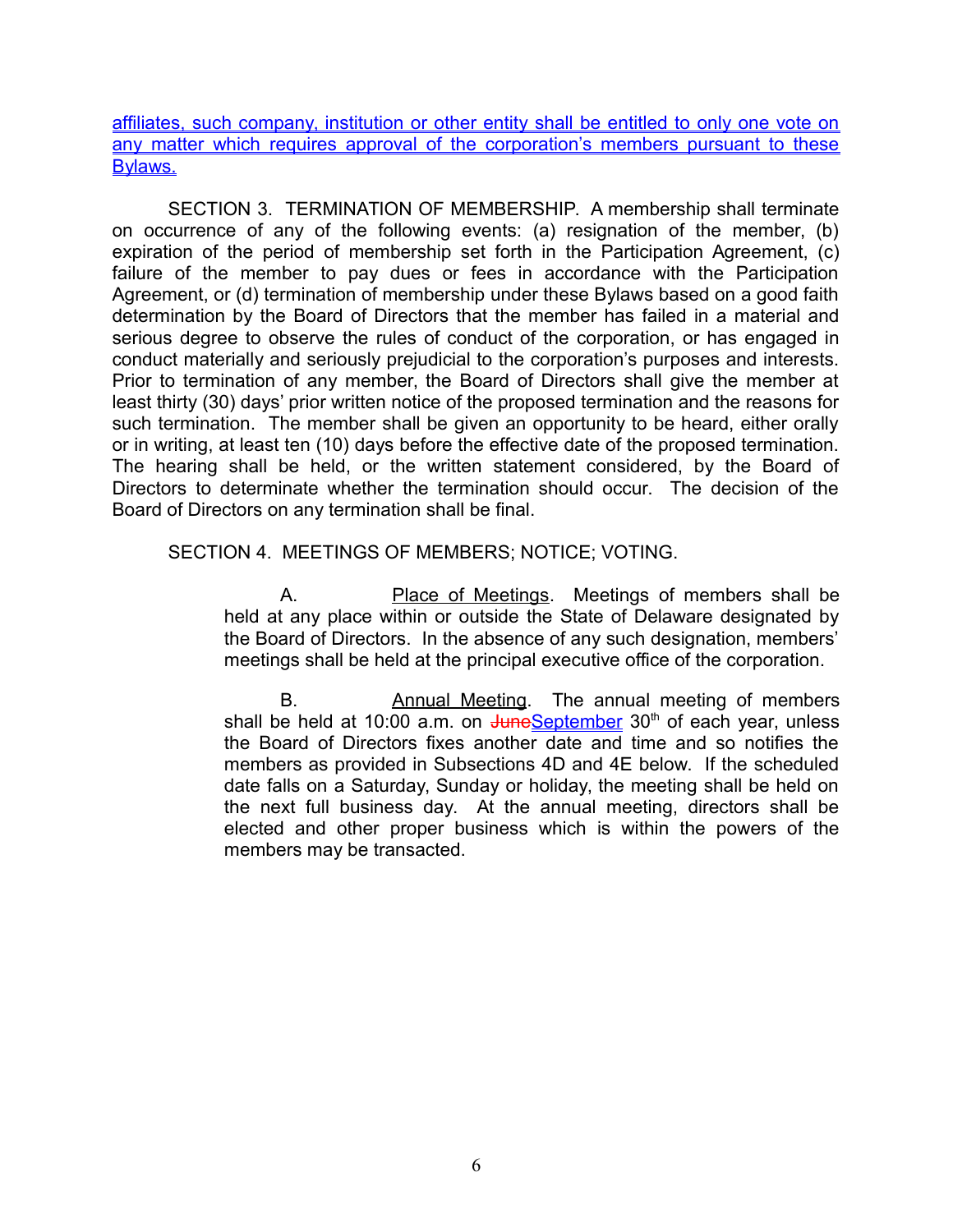C. Special Meetings. The Board of Directors, the President or five percent (5%) or more of the members may call a special meeting of the members for any lawful purpose at any time. If a special meeting is called by any person or persons other than the Board of Directors, the request shall be in writing, specifying the time of such meeting and the general purpose for which the meeting is called, and shall be submitted to the President, any Vice President, or the Secretary of the corporation. The officer receiving the request shall cause notice to be promptly given to the members, in accordance with Subsections 4D and 4E below, that a meeting will be held at the time requested by the person or persons calling the meeting, not less than thirty (30) nor more than sixty (60) days after the receipt of the request. If the notice is not given within twenty (20) days after receipt of the request, the person or persons requesting the meeting may give the notice. Nothing contained in this Subsection 4C shall be construed as limiting, fixing or affecting the time when a meeting of members called by the Board of Directors may be held.

### D. Notice of Members' Meetings.

(i) All notices of meetings of members shall be sent or otherwise given in accordance with this Section 4 and, except as set forth in Subsection 4C above, shall be sent or otherwise given not less than ten (10) nor more than sixty (60) days before the date of the meeting. The notice shall specify the place, date and hour of the meeting, and (a) in the case of a special meeting, the purpose or purposes for which the meeting is called, or (b) in the case of the annual meeting, those matters which the Board of Directors, at the time of giving the notice, intends to present for action by the members. The notice of any meeting at which directors are to be elected shall include the name of any nominee or nominees whom, at the time of the notice, are eligible for election.

(ii) If action is proposed to be taken at any meeting for approval by the members of any of the following actions, then the notice shall also state the general nature of that proposal: (a) amending the Certificate of Incorporation of the corporation, (b) removing a director, (c) filling a vacancy on the Board of Directors, or (d) electing to wind up and dissolve the corporation.

> E. Manner of Giving Notice. Notice of any meeting of members shall be given either personally or by first-class mail or other written communication, charges prepaid, addressed to the member at the address of that member appearing on the books of the corporation or given by the member to the corporation for the purpose of notice. If no such address appears on the corporation's books or is given, notice shall be deemed to have been given if sent to that member by first-class mail or other written communication to the corporation's principal executive office, or if published at least once in a newspaper of general circulation in the county where that office is located. Notice shall be deemed to have been given at the time when delivered personally or deposited in the mail or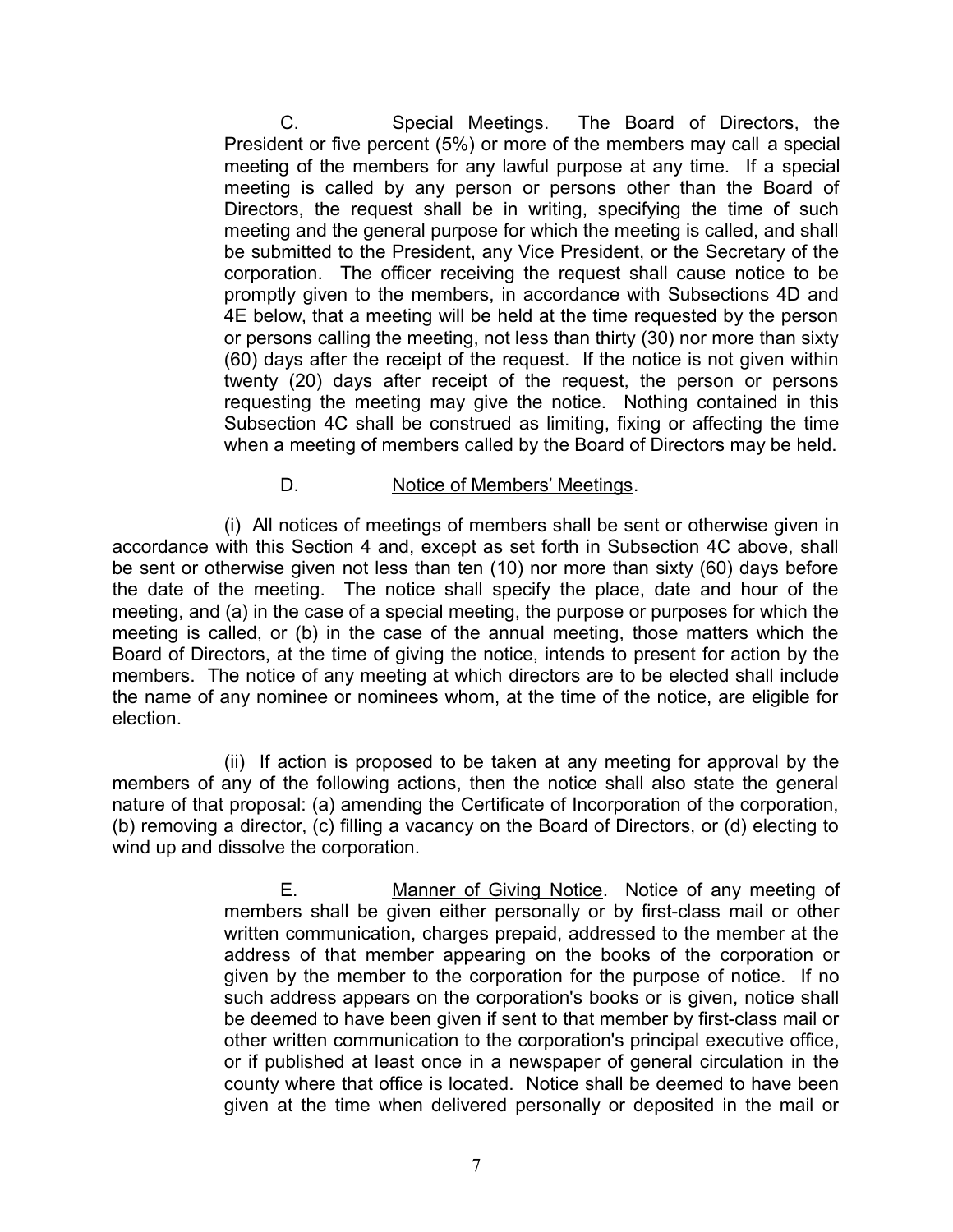sent by other means of written communication. An affidavit of the Secretary or an Assistant Secretary of the corporation that the notice has been given shall, in the absence of fraud, be *prima facie* evidence of the facts stated therein.

F.  $Quorum$ . The presence in person or by proxy of  $a$ majorityone third (1/3) of the members at any meeting of members shall constitute a quorum for the transaction of business. The members present at a duly called or held meeting at which a quorum is present may continue to do business until adjournment, notwithstanding the withdrawal of enough members to leave less than a quorum, if any action taken (other than adjournment) is approved by at least a majority of the members required to constitute a quorum.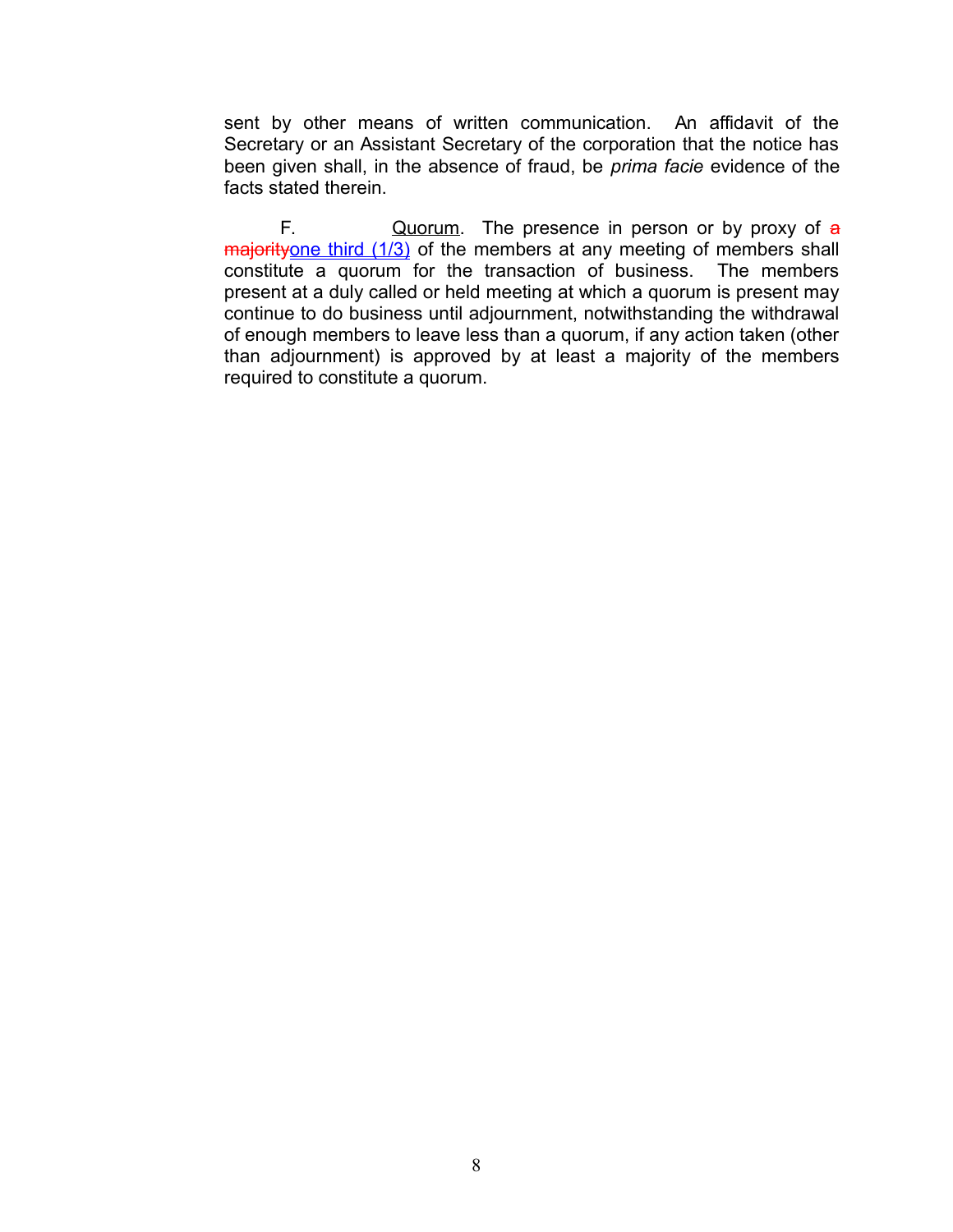G. Adjournment of Meetings and Notice. Any members' meeting, annual or special, whether or not a quorum is present, may be adjourned from time to time by the vote of the majority of the members at that meeting, either in person or by proxy, but in the absence of a quorum, no other business may be transacted at that meeting, except as provided in Subsection 4F above. When any meeting of members, either annual or special, is adjourned to another time and place, notice need not be given of the adjourned meeting if the time and place are announced at a meeting at which the adjournment is taken, unless a new record date for the adjourned meeting is fixed, or unless the adjournment is for more than thirty (30) days from the date set for the original meeting, in which case the Board of Directors shall set a new record date. If the adjournment is for more than thirty (30) days, or if a new record date is fixed for the adjourned meeting, a notice of any such adjourned meeting shall be given to each member in accordance with the provisions of Subsections 4D and 4E above. At any adjourned meeting the corporation may transact any business which might have been transacted at the original meeting.

H. Voting. Subject to the provisions of the General Corporation Law of Delaware, members in good standing on the record date (as determined under Subsection 4L below) shall be entitled to vote at any meeting of members. The members' vote may be by voice or by ballot; provided however, that any election for directors must be by ballot. Such ballot requirement shall be satisfied by a ballot submitted by electronic transmission, provided that any such electronic transmission must either set forth or be submitted with information from which it can be determined that the electronic transmission was authorized by the member. Each member entitled to vote may cast one vote on each matter submitted to a vote of the members. If a quorum is present, the affirmative vote of the majority of the members at the meeting who are entitled to vote shall be the act of the members, unless the vote of a greater number or voting by classes is required by the General Corporation Law of Delaware, the Certificate of Incorporation or these Bylaws.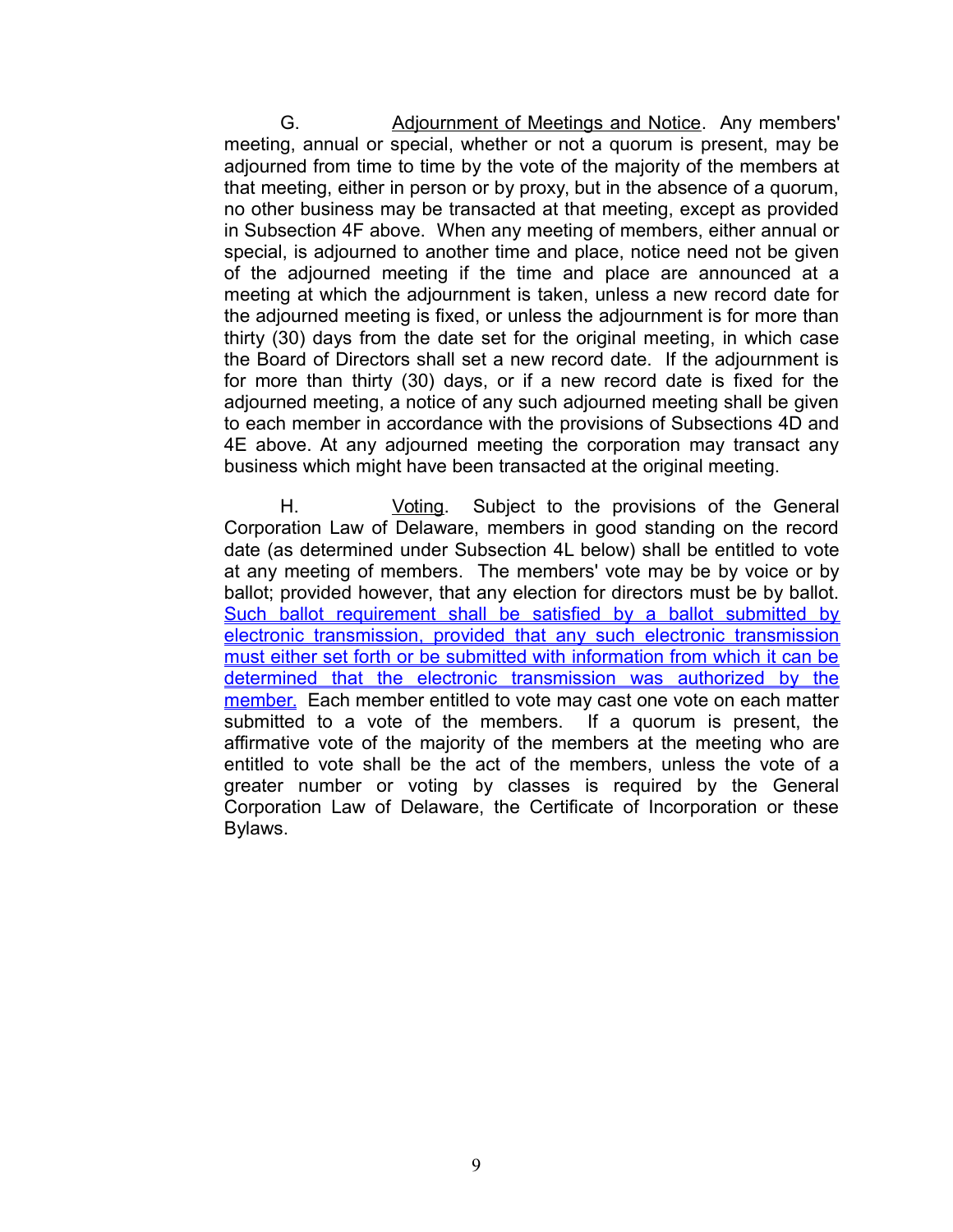I. Waiver of Notice or Consent. The transactions of any meeting of members, either annual or special, however called and noticed, and wherever held, shall be as valid as though taken at a meeting duly held after regular call and notice, if a quorum be present either in person or by proxy, and if, either before or after the meeting, each person entitled to vote, who was not present in person or by proxy, signs a written waiver of notice. The waiver of notice need not specify either the business to be transacted or the purpose of any annual or special meeting of members, except that if action is taken or proposed to be taken for approval of any of those matters specified in Subsection 4D(ii) above, the waiver of notice or consent shall state the general nature of the proposal. All such waivers shall be filed with the corporate records or made a part of the Minutes of the meeting. Attendance by a member at a meeting shall also constitute a waiver of notice of that meeting, except when the member objects, at the beginning of the meeting, to the transaction of any business because the meeting is not lawfully called or convened, and except that attendance at a meeting is not a waiver of any right to object to the consideration of matters not included in the notice of the meeting if that objection is expressly made at the meeting.

J. Actions By Written Consent Without a Meeting. Any action which may be taken at any annual or special meeting of the members may be taken without a meeting and without prior notice, if a consent in writing, setting forth the action so taken, is signed by the members having not less than the minimum number of votes that would be necessary to authorize or take that action at a meeting at which all members entitled to vote on that action were present and voted. In the case of election of directors, such a consent shall be effective only if signed by all members entitled to vote for the election of directors. All such consents shall be filed with the Secretary of the corporation and shall be maintained in the corporate records. Any member giving a written consent may revoke the consent by a writing received by the Secretary of the corporation before written consents of the number of members required to authorize the proposed action have been filed with the Secretary.

K. Telephone and Electronic Meetings. Members may participate in a meeting through use of conference telephone, electronic video screen communication, or other electronic transmission in compliance with Article IX, Section 3 of these Bylaws so long as: (a) each member participating in the meeting can communicate with all of the other members concurrently, and (b) each member is provided with the means of participating in all matters before the members, including the capacity to propose, or to interpose an objection to, a specific action to be taken by the members.

L. Record Date for Notice, Voting and Consents. For purposes of determining the members entitled to notice of any meeting or to vote or entitled to give consent to corporate action without a meeting, the Board of Directors may fix a record date in advance, which shall not be more than sixty (60) days nor less than ten (10) days before the date of any such meeting nor more than sixty (60) days before any such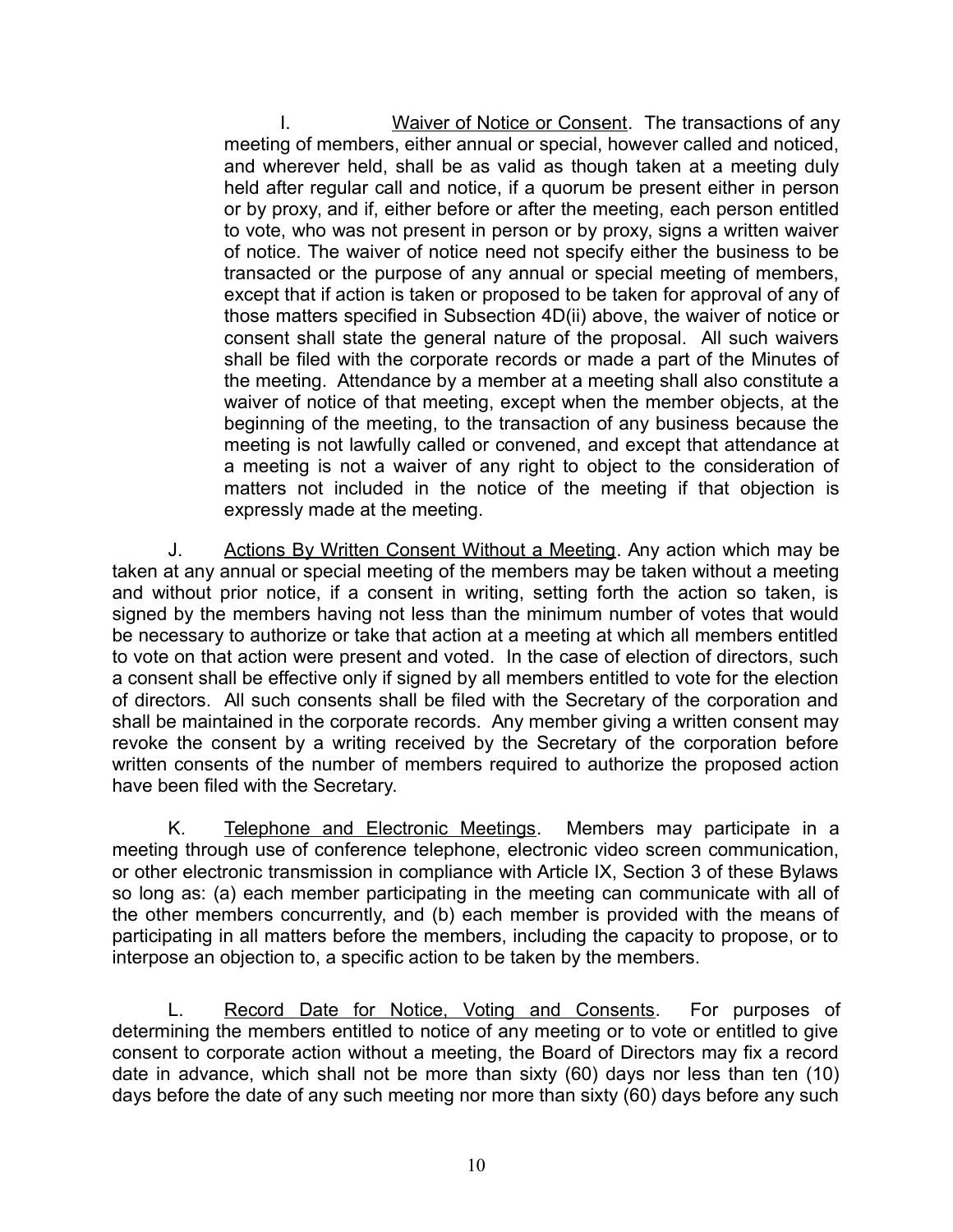action without a meeting, and in this event only members of record on the date so fixed are entitled to notice and to vote or to give consents, as the case may be. If the Board of Directors does not so fix a record date: (i) the record date for determining members entitled to notice of or to vote at a meeting of members shall be at the close of business on the business day next preceding the day on which notice is given or, if notice is waived, at the close of business on the business day next preceding the day on which the meeting is held; (ii) the record date for determining members entitled to give consent to corporate action in writing without a meeting when no prior action by the Board is necessary shall be the day on which the first written consent is given; and (iii) a determination of members of record entitled to notice of or to vote at a meeting of members shall apply to any adjournment of the meeting; provided, however, that the Board of Directors may fix a new record date for the adjourned meeting.

M. Proxies. Every member entitled to vote for directors or on any other matter shall have the right to do so either in person or by an agent authorized by a written proxy signed by the member and filed with the Secretary of the corporation. A proxy shall be deemed signed if the member's name is placed on the proxy by the member or the member's attorney in fact. A validly executed proxy which does not state that it is irrevocable shall continue in full force and effect unless (i) revoked by the member executing it, before the vote pursuant to that proxy, by a writing delivered to the corporation stating that the proxy is revoked, or by a subsequent proxy executed by, or attendance at the meeting and voting in person by, the member executing the proxy; or (ii) written notice of the death or incapacity of the maker of that proxy is received by the corporation before the vote pursuant to that proxy is counted; provided, however, that no proxy shall be valid after the expiration of eleven (11) months from the date of the proxy, unless otherwise provided in the proxy. The revocability of a proxy that states on its face that it is irrevocable shall be governed by the provisions of Section 212 of the General Corporation Law of Delaware.

### **ARTICLE IV DIRECTORS**

SECTION 1. POWERS. Subject to the provisions of the General Corporation Law of Delaware and subject to any limitations contained in these Bylaws regarding actions that require approval of the members, the business and affairs of the corporation shall be managed and all corporate powers shall be exercised by or under the direction of the Board of Directors.

SECTION 2. NUMBER AND QUALIFICATION OF DIRECTORS; INITIAL DIRECTORS. The number of directors of the corporation shall be not less than five (5) nor more than eight (8), with the exact authorized number of directors to be fixed from time to time within such limits by vote of the members. The initial number of authorized directors shall be six (6). The Board of Directors shall be composed of individual representatives from the members or other entities associated with the corporation as provided below.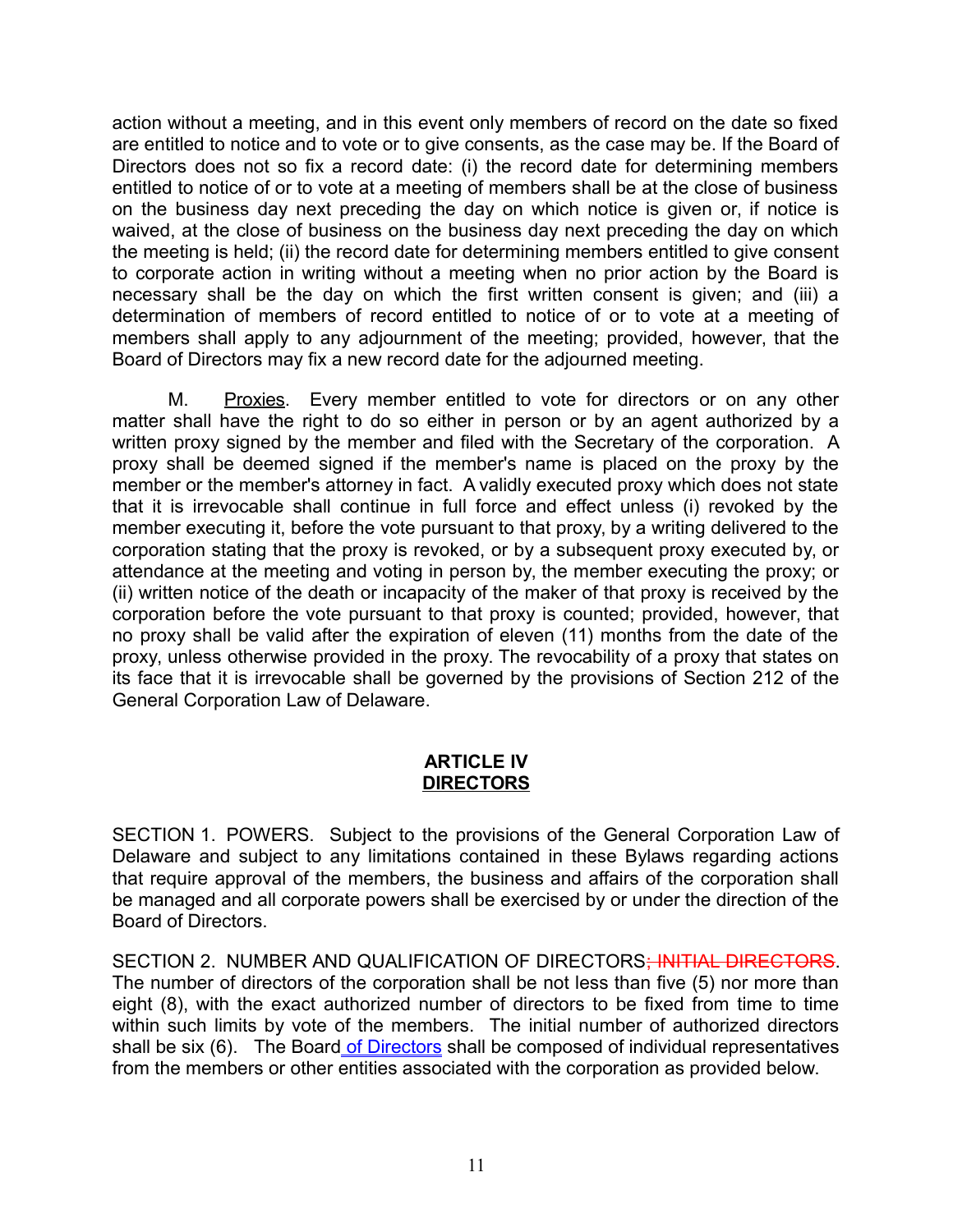A. Secretariat Director. One (1) member of the Board of Directors shall be appointed by the entity which is responsible for the day-to-day operations and administration of the corporation (referred to as the "Secretariat"). The initial entity performing the Secretariat duties shall be Internet Systems Consortium, Inc. ("ISC"). If at any time ISC no longer wishes to perform the functions of the Secretariat, ISC shall so notify the Board of Directors, and another entity shall be designated by the Board of Directors as the Secretariat for the corporation. Thereafter a representative from such other entity shall serve as a member of the Board of Directors in the Secretariat position instead of a representative from ISC.

B. Root Servers Director. One (1) member of the Board of Directors shall be appointed by the Root Servers Advisory Committee per Article V, Section 2B below. Such director shall be chosen by the Committee and shall be subject to the provisions of Section 3 below. The initial Root Servers Director shall be a representative from VeriSign, Inc.

C. At-Large Directors. By majority vote, the members shall select foursix (46) members in good standing (the "At-Large Members") who shall each have the authority to designate one (1) representative as a member of the Board of Directors. The initial At-Large Members shall be: (i) Nominet UK, (ii) DENIC eG, (iii) University of Maryland, and (iv) Afilias Limited. Upon selection by the members, each of the At-Large Members shall promptly appoint a representative to serve as a director of the corporation (the "At-Large Directors") which directors shall be subject to the provisions of Section 3 below. The members, by majority vote at the members' annual meeting, may change the At-Large Members. Any new At-Large Member shall then appoint a representative to serve as a director of the corporation, and such new director's term of office shall begin upon expiration of the term of office of the outgoing At-Large Directordirector.

SECTION 3. TERM OF OFFICE OF DIRECTORS. The directors of the corporation shall be appointed as set forth in Section 2 above. The initial directors appointed by the Secretariat, the Root Servers Advisory Committee and Nominet UK shall each serve for a term of two (2) years, beginning on June 30, 2008 and expiring on June 30, 2010. The remainder of the directors shall serve for a term of one (1) year, beginning on June 30, 2008 and expiring on June 30, 2009. Following the expiration of the initial terms, each Each director shall serve for a term of two (2) years and may be appointed to serve no more than three (3) consecutive 2-year terms. Each director shall hold office until expiration of his or her term and until a successor has been appointed or elected. To the extent practicable, the terms of office for directors shall begin on June 30th of each yearthe date of the annual meeting of the members, and shall be staggered so that the terms of approximately one-half (1/2) of the directors will expire each year. Notwithstanding the above, the Secretariat may choose to retain the same representative as the Secretariat Director until there is a change in the entity which holds the Secretariat position as provided in Subsection 2A above.

SECTION 4. VACANCIES; RESIGNATION.

A. Vacancies. A vacancy in the Board of Directors shall be deemed to exist upon the occurrence of any of the following: (i) the death,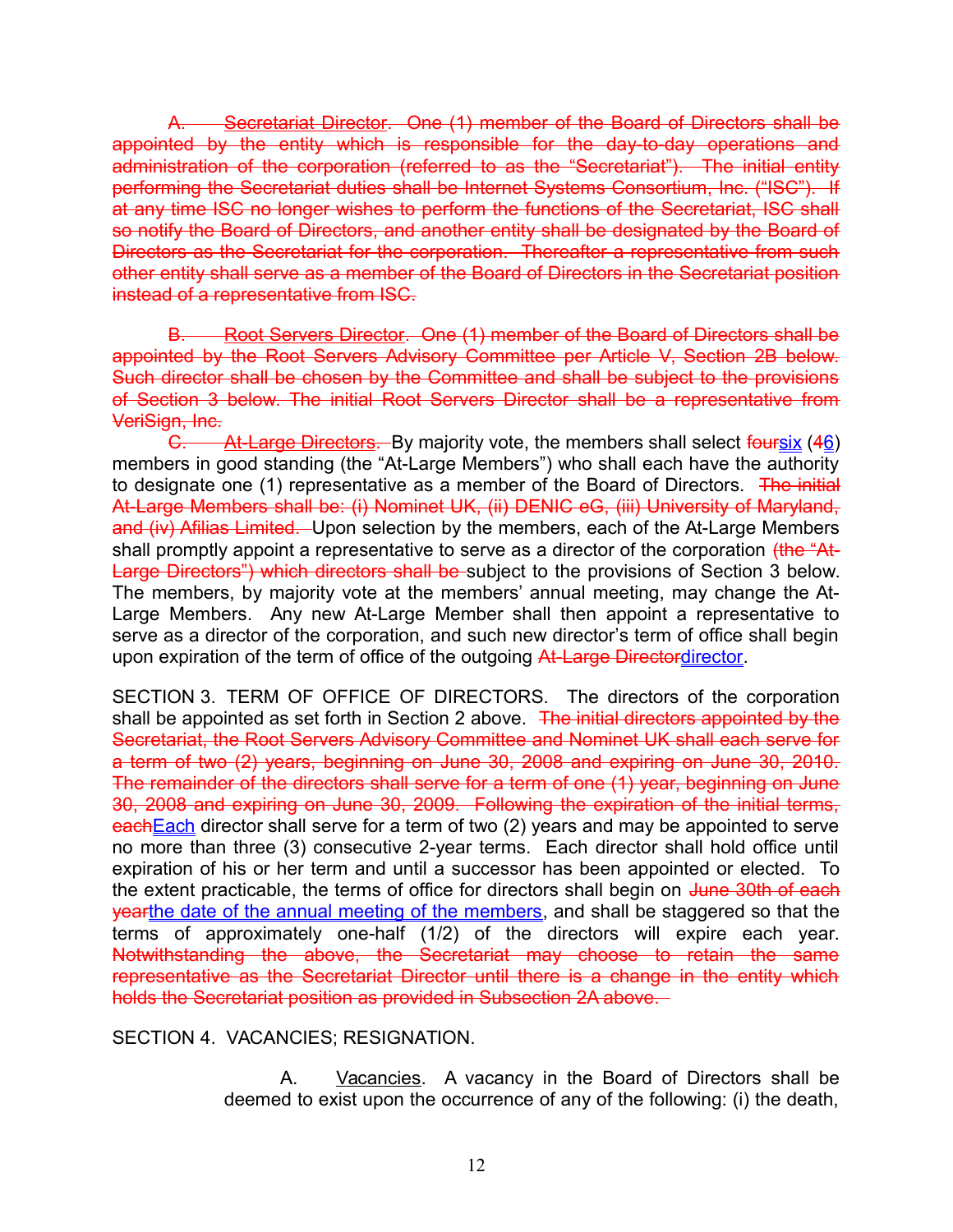resignation, or removal of any director, (ii) the Board of Directors by resolution declares vacant the office of a director who has been declared of unsound mind by an order of court or convicted of a felony, (iii) the authorized number of directors is increased, (iv) any director duly elected shall refuse in writing to accept the position, or (v) any director shall terminate his or her employment with the entity that appointed such director. A vacancy in the Board of Directors shall be filled by the entity which initially appointed such director pursuant to Section 2 above. In the event that such entity fails to appoint a successor director within sixty (60) days following the event that resulted in a vacancy, then such vacancy may be filled by a majority of the remaining directors, though less than a quorum, or by a sole remaining director. Each director elected to fill a vacancy shall hold office until a successor has been appointed and qualified.

B. Resignation. Any director may resign effective on giving written notice to the Chairman of the Board, the President, the Secretary, or the Board of Directors, unless the notice specifies a later time for that resignation to become effective. If the resignation of a director is effective at a future time, a successor may be appointed in advance to take office when the resignation becomes effective. No reduction of the authorized number of directors shall have the effect of removing any director before that director's term of office expires.

SECTION 5. PLACE OF MEETINGS. Regular meetings of the Board of Directors may be held at any place within or outside the State of Delaware that has been designated from time to time by resolution of the Board. In the absence of such a designation, regular meetings shall be held at the principal executive office of the corporation. Special meetings of the Board shall be held at any place within or outside the State of Delaware that has been designated in the notice of the meeting or, if not stated in the notice or there is no notice, at the principal executive office of the corporation.

SECTION 6. ANNUAL MEETING. The annual meeting of the Board of Directors shall be held immediately following each annual meeting of the members. This meeting shall be held for the purpose of organization, any desired election of officers, and the transaction of other business. Notice of this meeting shall not be required.

SECTION 7. OTHER REGULAR MEETINGS. Other regular meetings of the Board of Directors shall be held without call at such time as shall from time to time be fixed by the Board of Directors. Such regular meetings may be held without notice.

SECTION 8. SPECIAL MEETINGS. Special meetings of the Board of Directors for any purpose or purposes may be called at any time by the Chairman of the Board or the President or any two (2) directors. Notice of the time and place of special meetings shall be given to each director at least four (4) days before any such meeting if given by first-class mail or forty-eight (48) hours before any such meeting if given personally or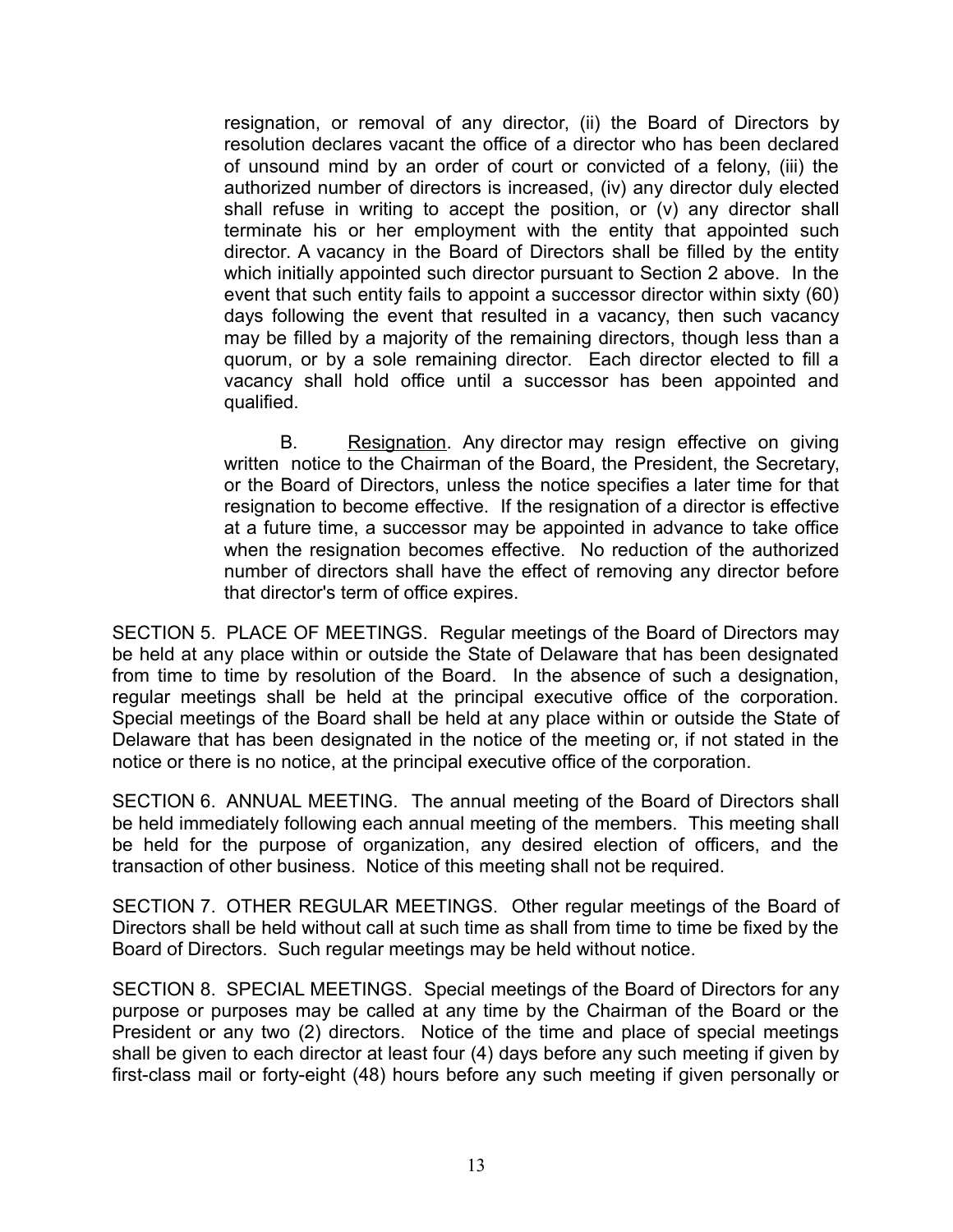by telephone, including a voice messaging system or by other electronic transmission in compliance with Article IX, Section 3 of these Bylaws.

SECTION 9. QUORUM. A majority of the authorized number of directors shall constitute a quorum for the transaction of business, except to adjourn as provided in Section 11 of this Article IV. Every act or decision done or made by the majority of the directors present at a meeting duly held at which a quorum is present shall be regarded as the act of the Board of Directors, subject to the provisions of the General Corporation Law of Delaware and these Bylaws which require member approval. A meeting at which a quorum is initially present may continue to transact business notwithstanding the withdrawal of directors, if any action taken is approved by at least a majority of the required quorum for that meeting.

SECTION 10. WAIVER OF NOTICE. The transactions of any meeting of the Board of Directors, however called and noticed or wherever held, shall be as valid as though had at a meeting duly held after regular call and notice if a quorum is present and if, either before or after the meeting, each of the directors not present signs a written waiver of notice. The waiver of notice need not specify the purpose of the meeting. All such waivers shall be filed with the corporate records or made a part of the Minutes of the meeting. Notice of a meeting shall also be deemed given to any director who attends the meeting except when the director attends such meeting for the express purpose of objecting, at the beginning of the meeting, to the transaction of any business because the meeting is not lawfully called or convened.

SECTION 11. ADJOURNMENT. A majority of the directors present at a meeting of the Board of Directors, whether or not constituting a quorum, may adjourn any meeting to another time and place.

SECTION 12. NOTICE OF ADJOURNMENT. Notice of the time and place of holding an adjourned meeting need not be given, unless the meeting is adjourned for more than twenty-four (24) hours, in which case notice of the time and place shall be given before the time of the adjourned meeting, in the manner specified in Section 8 of this Article IV, to the directors who were not present at the time of the adjournment.

SECTION 13. ACTION WITHOUT MEETING. Any action required or permitted to be taken by the Board of Directors may be taken without a meeting, if all members of the Board shall individually or collectively consent in writing to that action. Such action by written consent shall have the same force and effect as a unanimous vote of the Board of Directors, and any resolution so adopted may be certified as having been adopted at a meeting of the Board of Directors held on the date of the last signature to consent at the principal executive office of the corporation. Such written consent or consents shall be filed with the Minutes of the proceedings of the Board.

SECTION 14. TELEPHONE AND ELECTRONIC MEETINGS. Directors may participate in a meeting through use of conference telephone, electronic video screen communication, or other electronic transmission in compliance with Article IX, Section 3 of these Bylaws so long as: (a) each director participating in the meeting can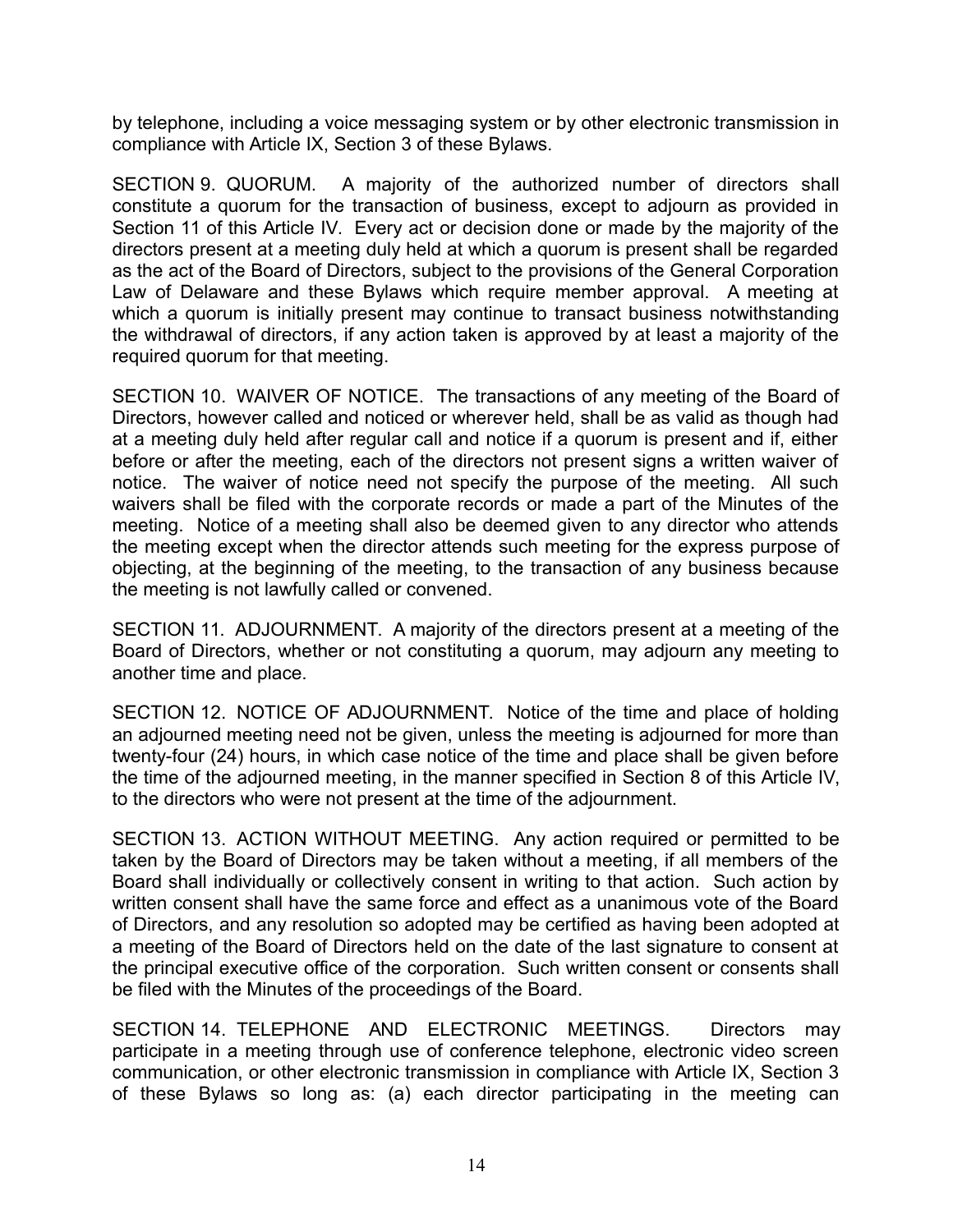communicate with all of the other directors concurrently, and (b) each director is provided with the means of participating in all matters before the Board, including the capacity to propose, or to interpose an objection to, a specific action to be taken by the corporation.

SECTION 15. COMPENSATION OF DIRECTORS. Directors shall not receive compensation for their services as directors. The Board may authorize the advance or reimbursement to a director of actual reasonable expenses incurred in carrying out his or her duties as a director. Directors may not be compensated for rendering services to the corporation in any capacity other than director unless such other compensation is reasonable and is allowable under the provisions of Section 16 of this Article.

# SECTION 16. CONFLICTS OF INTEREST.

A. Directors will exercise their authority and carry out their duties for the sole benefit of the corporation. No director will vote or act on any matter as to which he or she has a conflict of interest. Any dispute as to whether a conflict of interest exists will be resolved by a majority vote of the Board of Directors, excluding the director or directors alleged to have a conflict of interest.

B. A "conflict of interest" will mean any actual or apparent financial, personal or other motivation which is or could be affected by the exercise of the director's authority and duties or that the director is a financially interested person. A "financially interested person" means either (a) any person currently being compensated by the corporation for services rendered it within the previous twelve (12) months, whether as a full-time or part-time officer or other employee, independent contractor or otherwise, excluding any advancement or reimbursement of reasonable expenses pursuant to Section 15 of this Article; or (b) any brother, sister, ancestor, descendant, spouse, brother-in-law, sister-in-law, son-in-law, daughter-in-law, mother-in-law, or father-in-law of any such person.

C. The corporation will not enter into any transaction in which any director of the corporation has a conflict of interest, unless the Board has determined in good faith that all of the following criteria have been met: (a) the corporation is entering into the transaction for its own benefit; (b) the transaction is fair and reasonable to the corporation; and (c) the transaction has received the approval of the Board, excluding the input of any interested director, with the disclosure of all material facts concerning the transaction and of the conflict of interest of the director.

D. Each person elected as director will certify to the corporation upon election and once per year thereafter that such person does not know of any conflict of interest with the corporation, or describing in full the conflict of interest. Immediately upon discovery, a director will disclose to the President or Chairman of the Board in writing any conflict of interest with the corporation.

# **ARTICLE V**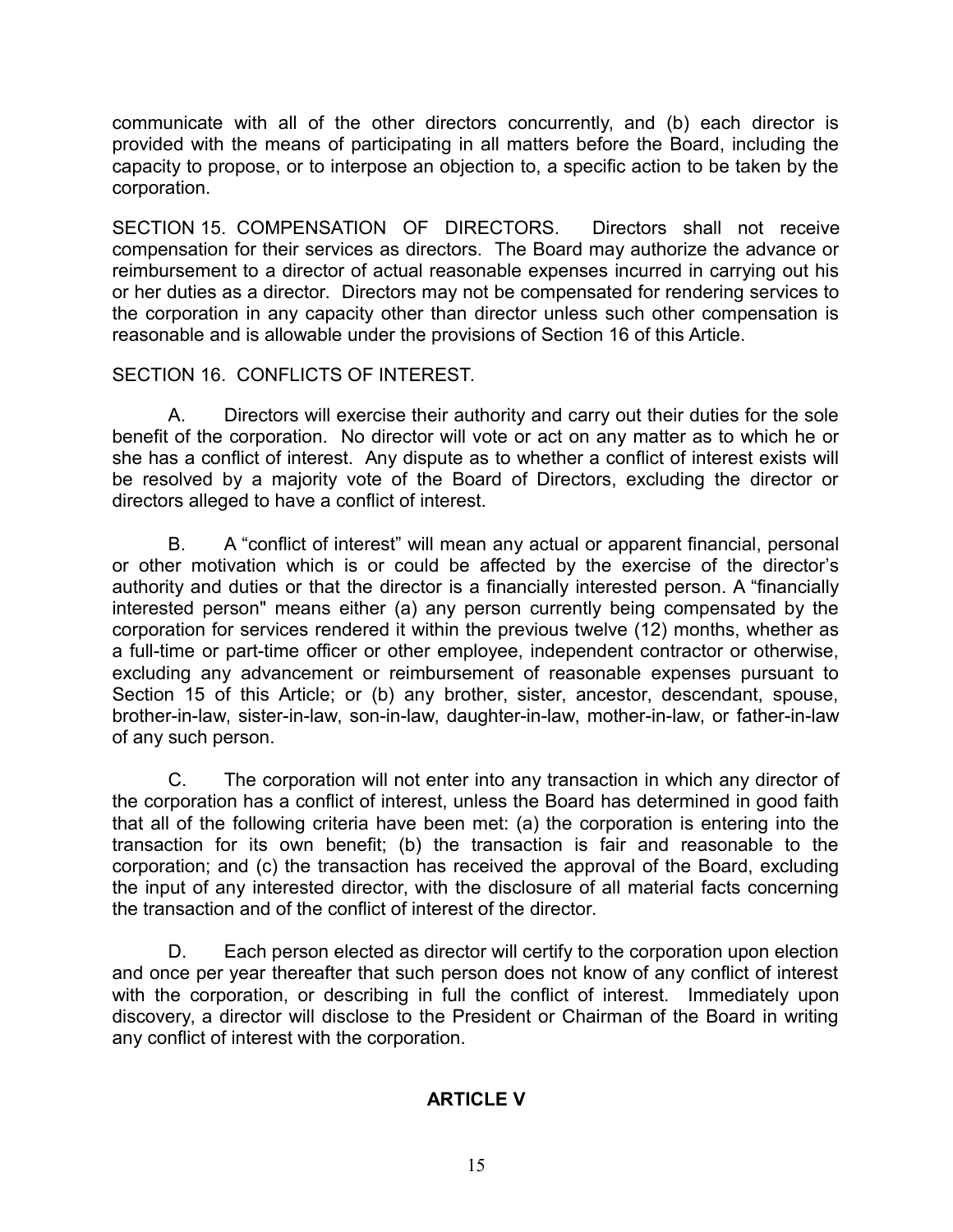#### **COMMITTEES**

SECTION 1. COMMITTEES OF DIRECTORS. The Board of Directors may, by resolution adopted by a majority of the authorized number of directors, designate one or more committees, each consisting of one or more directors, to serve at the pleasure of the Board. The Board may designate one or more directors as alternate members of any committee, who may replace any absent member at any meeting of the committee. The appointment of members or alternate members of any committee requires the vote of a majority of the authorized number of directors. Any committee, to the extent provided in the resolution of the Board, shall have all the authority of the Board, except with respect to:

> A. The approval of any action which under these Bylaws also requires members' approval;

> B. the filling of vacancies on the Board of Directors or in any committee;

> C. the setting of the number of directors as specified in these Bylaws;

> D. the amendment or repeal of Bylaws or the adoption of new Bylaws;

> E. the amendment or repeal of any resolution of the Board of Directors which by its express terms is not so amendable or repealable; or

> F. the appointment of any other committees of the Board of Directors or the members of these committees.

### SECTION 2. ADVISORY COMMITTEES.

A. General. The Board of Directors may also establish one or more Advisory Committees to the Board. The members of any Advisory Committee may consist of directors or non-directors and may be appointed as the Board determines. Advisory Committees may not exercise the authority of the Board to make decisions on behalf of the corporation, but shall be restricted to making recommendations to the Board and implementing Board decisions and policies under the supervision and control of the Board.

B. Root Servers Advisory Committee. The corporation shall have a Root Servers Advisory Committee consisting of operators of DNS Root Name Servers. The Root Servers Advisory Committee shall be consulted from time to time in connection with the analysis and characterization of data. The Root Servers Advisory Committee shall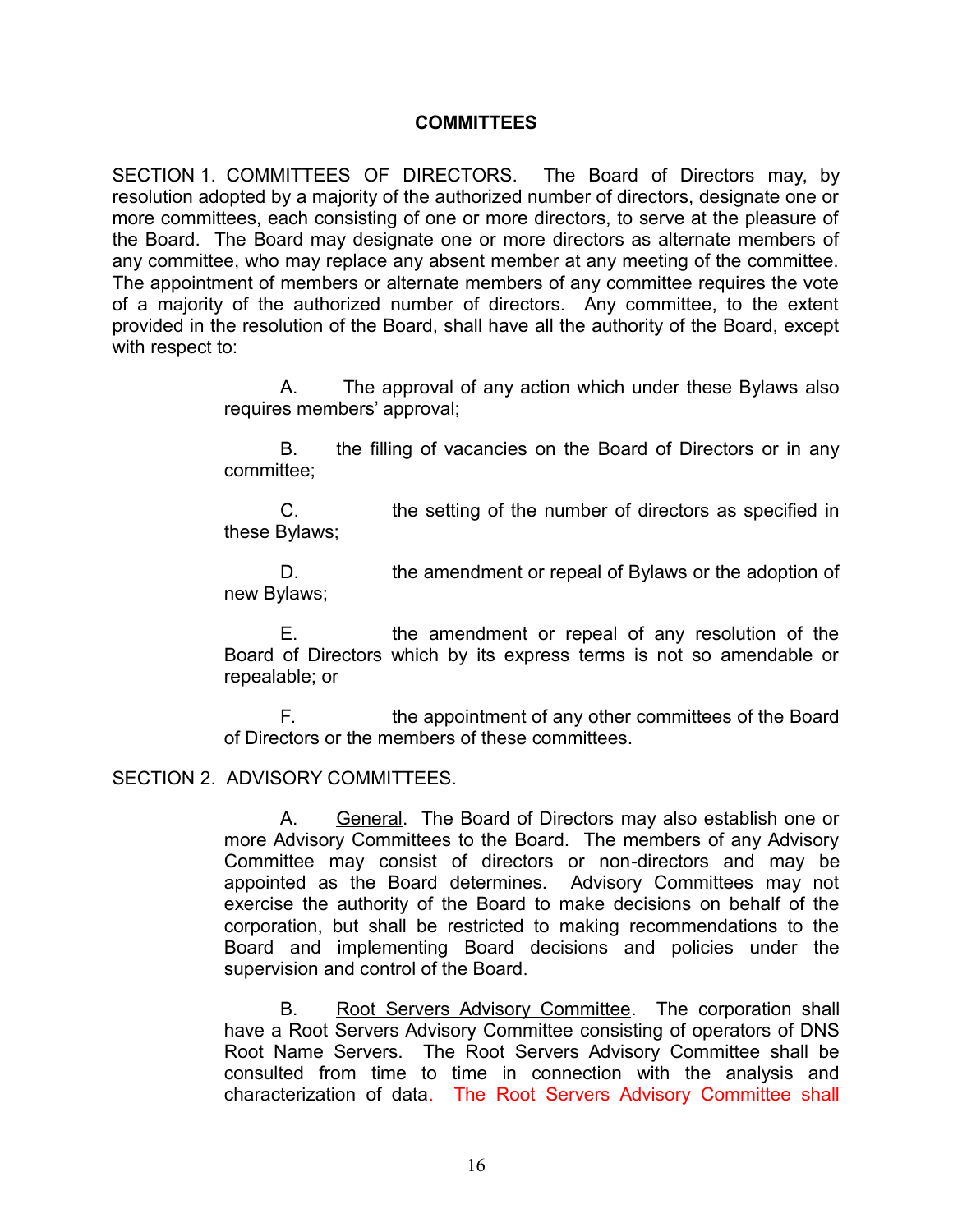appoint one (1) representative to serve as a member of the Board of **Directors** 

SECTION 3. MEETINGS AND ACTION OF COMMITTEES.

A. Board Committees. Meetings and action of Board Committees shall be governed by, and held and taken in accordance with, the provisions of Article IV of these Bylaws concerning meetings and actions of the Board of Directors, with such changes in the content of those Bylaws as are necessary to substitute the Board Committee and its members for the Board of Directors and its members. Minutes shall be kept of each meeting of any Board Committee and shall be filed with the corporate records..

B. Advisory Committees. Subject to the authority of the Board of Directors, Advisory Committees may determine their own meeting rules and whether minutes shall be kept.

The Board of Directors may adopt rules for the government of any committee not inconsistent with the provisions of these Bylaws.

### **ARTICLE VI OFFICERS**

SECTION 1. OFFICERS. The initial officers of the corporation shall be a President, a Secretary, and a Treasurer. The corporation shall also have a Chairman of the Board and may have, at the discretion of the Board of Directors, one or more Vice Presidents, Assistant Secretaries, or Assistant Treasurers, and such other officers as may be appointed in accordance with the provisions of Section 3 of this Article VI. Any number of offices may be held by the same person.

SECTION 2. ELECTION OF OFFICERS. The officers of the corporation, except such officers as may be appointed in accordance with the provisions of Section 3 or Section 5 of this Article VI, shall be chosen by the Board of Directors. Unless otherwise determined by the Board of Directors, the positions of President, Secretary and Treasurer shall be held by representatives from the Secretariat in order to more effectively coordinate the day-to-day operations and administration of the corporation. Each officer shall serve at the pleasure of the Board, subject to the rights, if any, of an officer under any contract of employment.

SECTION 3. SUBORDINATE OFFICERS. The Board of Directors may appoint, and may empower the President to appoint, such other officers as the business of the corporation may require, each of whom shall hold office for such period, have such authority and perform such duties as are provided in the Bylaws or as the Board of Directors may from time to time determine.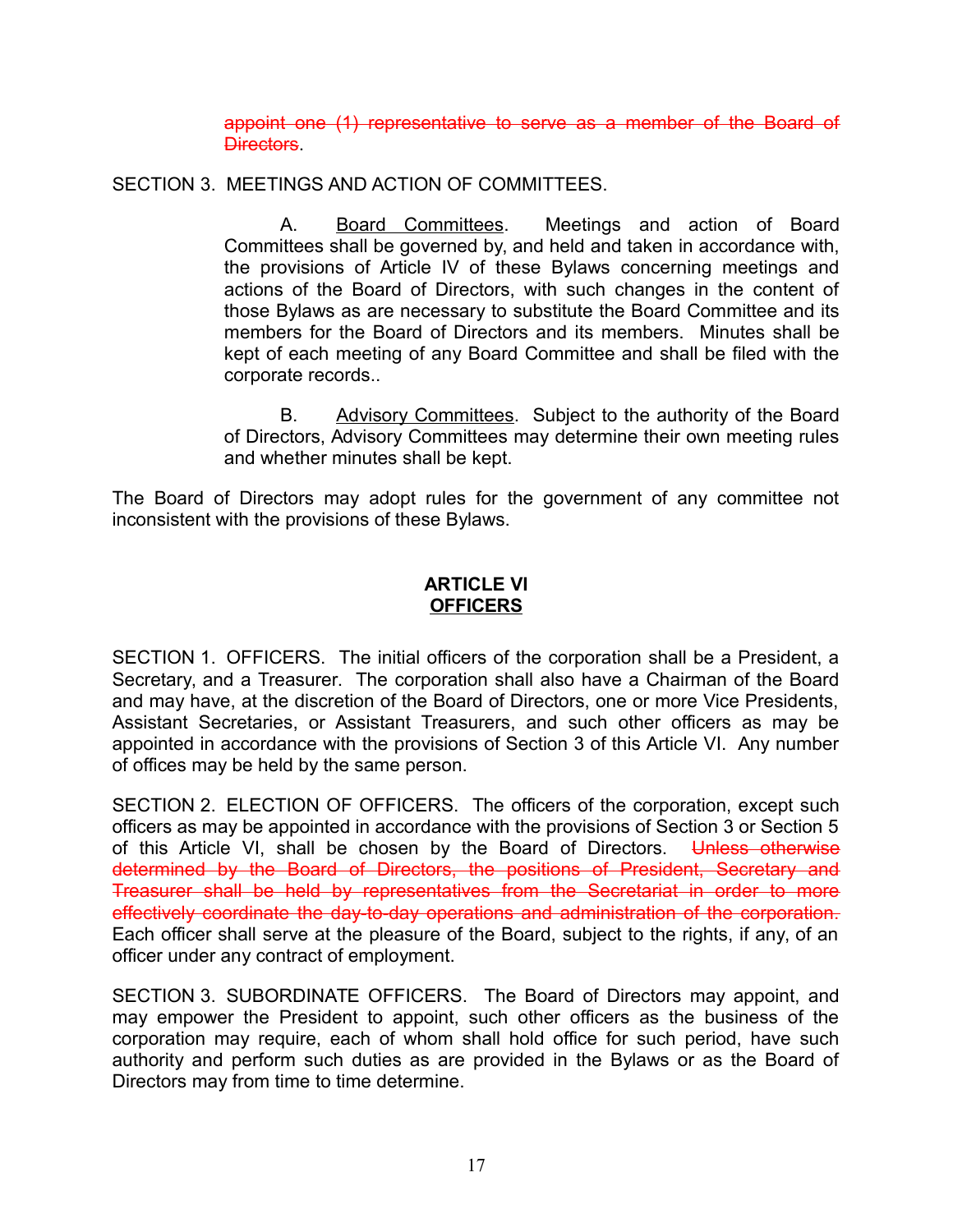### SECTION 4. REMOVAL AND RESIGNATION OF OFFICERS.

A. Removal. Subject to the rights, if any, of an officer under any contract of employment, any officer may be removed, either with or without cause, by the Board of Directors, at any regular or special meeting of the Board, or, except in case of an officer chosen by the Board of Directors, by any officer upon whom such power of removal may be conferred by the Board of Directors.

B. Resignation. Any officer may resign at any time by giving written notice to the corporation. Any resignation shall take effect at the date of the receipt of that notice or at any later time specified in that notice; and, unless otherwise specified in that notice, the acceptance of the resignation shall not be necessary to make it effective. Any resignation is without prejudice to the rights, if any, of the corporation under any contract to which the officer is a party.

SECTION 5. VACANCIES IN OFFICES. A vacancy in any office because of death, resignation, removal, disqualification or any other cause shall be filled in the manner prescribed in these Bylaws for regular appointments to that office.

SECTION 6. CHAIRMAN OF THE BOARD. The Chairman of the Board shall be elected by the Board of Directors, shall preside at meetings of the Board of Directors, and shall exercise and perform such other powers and duties as may be from time to time assigned to him by the Board of Directors or prescribed by the Bylaws. The Chairman of the Board shall cast the deciding vote for any matter on which the vote of the Board is evenly split. If there is no President, the Chairman of the Board shall in addition be the chief executive officer of the corporation and shall have the powers and duties prescribed in Section 7 of this Article VI.

SECTION 7. PRESIDENT. Subject to such supervisory powers, if any, as may be given by the Board of Directors to the Chairman of the Board, the President shall be the general manager and the chief executive officer of the corporation and shall, subject to the control of the Board of Directors, have general supervision, direction and control of the business and the officers of the corporation. The President shall preside at all meetings of the members, and in the absence of the Chairman of the Board, the President shall preside at all meetings of the Board of Directors. The President shall have the general powers and duties of management usually vested in the office of president of a corporation, and shall have such other powers and duties as may be prescribed by the Board of Directors or the Bylaws.

SECTION 8. VICE PRESIDENTS. In the absence or disability of the President, the Vice Presidents, if any, in order of their rank as fixed by the Board of Directors or, if not ranked, a Vice President designated by the Board of Directors, shall perform all the powers of, and be subject to all the restrictions upon, the President. The Vice Presidents shall have such other powers and perform such other duties as from time to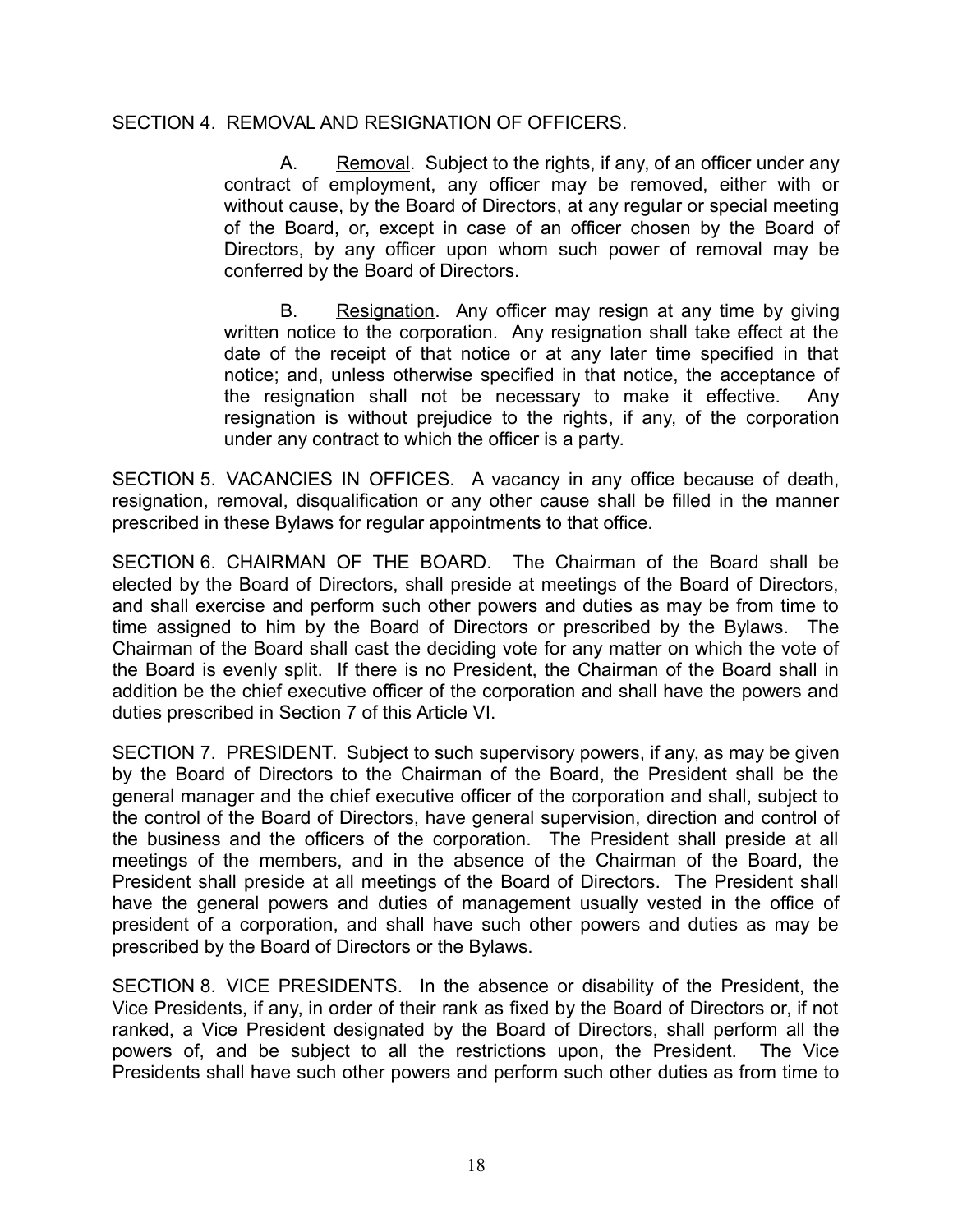time may be prescribed for them respectively by the Board of Directors, the Bylaws, the President or the Chairman of the Board.

SECTION 9. SECRETARY. The Secretary shall keep or cause to be kept, at the principal executive office or such other place as the Board of Directors may direct, a Minute Book of all meetings and actions of members, directors and committees of directors, with the time and place of holding, whether regular or special, and, if special, how authorized, the notice given, the names of those present at members' meetings, directors' meetings or committee meetings, and the proceedings. The Secretary shall also keep, or cause to be kept, at the principal executive office, a record of all members and their addresses. The Secretary shall also give, or cause to be given, notice of all meetings of the members or Board of Directors required by the Bylaws or by law to be given, and shall keep the seal of the corporation if one be adopted, in safe custody, and shall have such other powers and perform such other duties as may be prescribed by the Board of Directors, the President or the Bylaws.

SECTION 10. TREASURER. The Treasurer shall keep and maintain, or cause to be kept and maintained, adequate and correct books and records of accounts of the properties and business transactions of the corporation, including accounts of its assets, liabilities, receipts, disbursements, gains, losses, capital and retained earnings. The Treasurer shall deposit all monies and other valuables in the name and to the credit of the corporation with such depositaries as may be designated by the Board of Directors. The Treasurer shall disburse the funds of the corporation as may be ordered by the Board of Directors, shall render to the President and directors, whenever they request it, an account of all transactions by the Treasurer and of the financial condition of the corporation, and shall have other powers and perform such other duties as may be prescribed by the Board of Directors, the President or the Bylaws.

#### **ARTICLE VII INDEMNIFICATION OF DIRECTORS, OFFICERS, EMPLOYEES AND OTHER AGENTS**

SECTION 1. LIMITED PERSONAL LIABILITY. To the fullest extent permitted by the General Corporation Law of Delaware, as the same may be amended from time to time, a director of the corporation shall not be personally liable to the corporation or its members for monetary damages for breach of fiduciary duty as a director. However, such relief from liability shall not apply in any instance in which such relief is inconsistent with any provision of the Internal Revenue Code which is applicable to organizations described in Section 501(c)(3) of the Internal Revenue Code.

SECTION 2. INDEMNIFICATION.

A. Each person who was or is made a party or is threatened to be made a party to or is involved in any Proceeding (which for purposes of this Article VII shall mean any action, suit or proceeding, whether civil, criminal, administrative or investigative) by reason of the fact that he, or a person of whom he is the legal representative, is or was a director or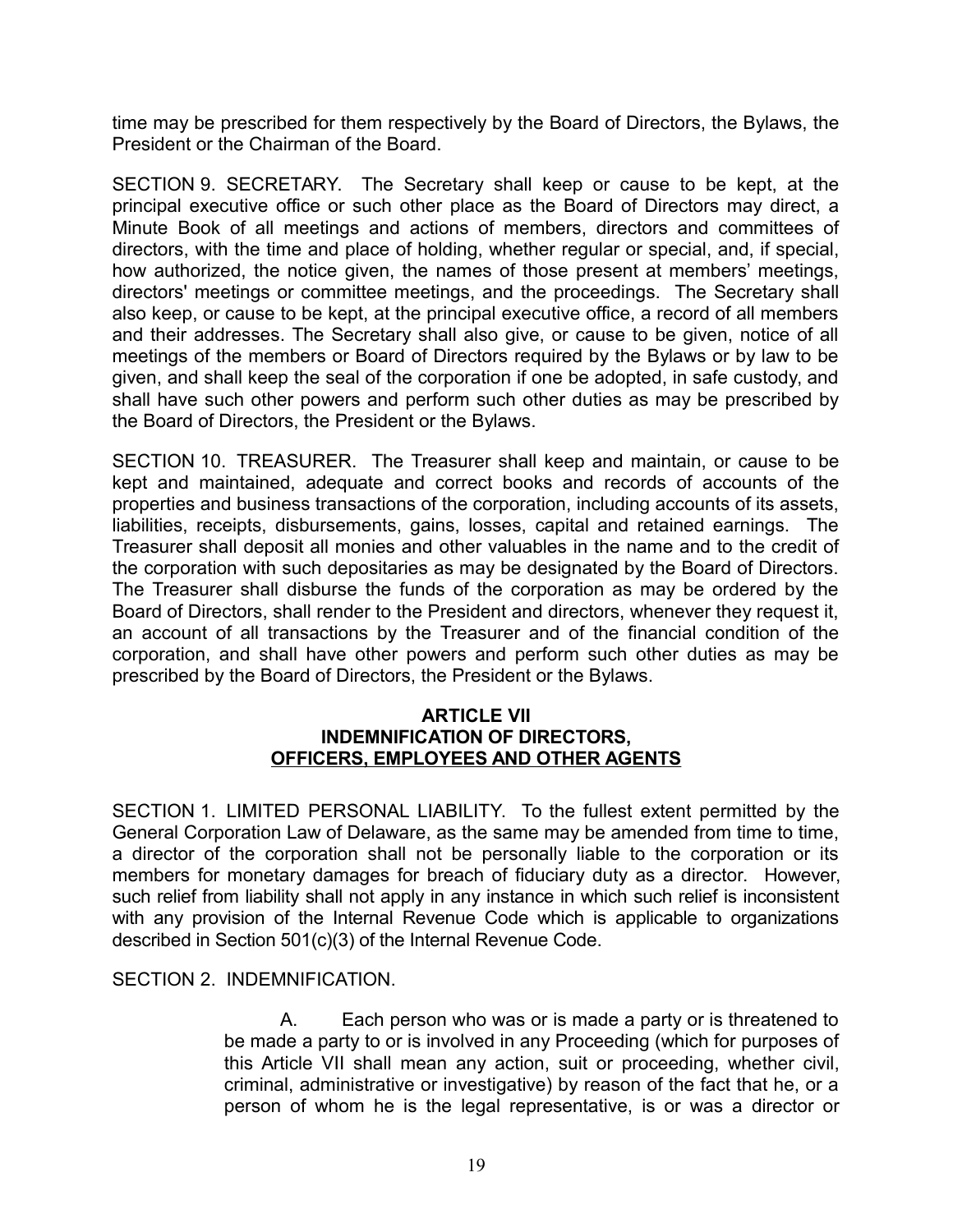officer of the corporation or is or was serving at the request of the corporation as a director, officer, employee or agent of another corporation or of a partnership, joint venture, trust or other enterprise, including service with respect to employee benefit plans, whether the basis of such proceeding is alleged action in an official capacity as a director, officer, employee or agent or in any other capacity while serving as a director, officer, employee or agent, shall be indemnified and held harmless by the corporation to the fullest extent authorized by the General Corporation Law of Delaware, as the same may be amended from time to time (but, in the case of any such amendment, only to the extent that such amendment permits the corporation to provide broader indemnification rights than said law permitted the corporation to provide prior to such amendment), against all expense, liability and loss (including attorneys' fees, judgments, fines, ERISA excise taxes or penalties and amounts paid or to be paid in settlement) reasonably incurred or suffered by such person in connection therewith, and such indemnification shall continue as to a person who has ceased to be a director, officer, employee or agent and shall inure to the benefit of his heirs, executors and administrators; provided, however, that, except as provided in Section 2.B of this Article VII, the corporation shall indemnify any such person seeking indemnification in connection with a Proceeding (or part thereof) initiated by such person only if such Proceeding (or part thereof) was authorized by the Board of Directors of the corporation. The right to indemnification conferred in this Article VII shall be a contract right and shall include the right to be paid by the corporation the expenses incurred in defending any such proceeding in advance of its final disposition. The corporation may, by action of its Board of Directors, provide indemnification to employees and agents of the corporation with the same scope and effect as the foregoing indemnification of directors and officers. However, the indemnification provided hereunder shall not apply in any instance in which such indemnification is inconsistent with any provision of the Internal Revenue Code which is applicable to organizations described in Section 501(c)(3) of the Internal Revenue Code.

B. If a claim under Section 2.A of this Article VII is not paid in full by the corporation within thirty (30) days after a written claim has been received by the corporation, the claimant may at any time thereafter bring suit against the corporation to recover the unpaid amount of the claim and, if successful in whole or in part, the claimant shall be entitled to be paid also the expense of prosecuting such claim. It shall be a defense to any such action (other than an action brought to enforce a claim for expenses incurred in defending any proceeding in advance of its final disposition where the required undertaking, if any is required, has been tendered to the corporation) that the claimant has not met the standards of conduct which make it permissible under the General Corporation Law of Delaware for the corporation to indemnify the claimant for the amount claimed, but the burden of proving that the claimant has met such standards of conduct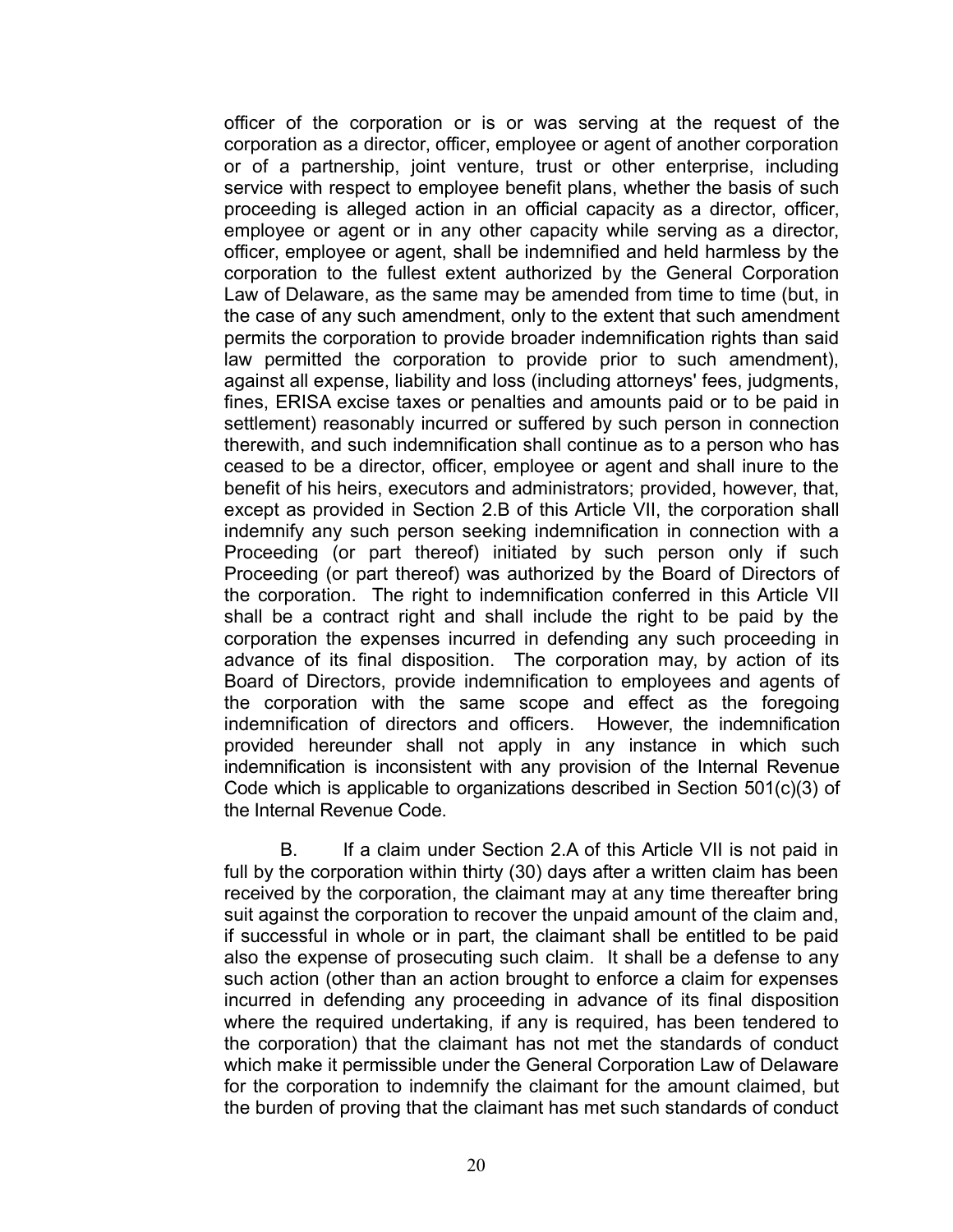shall be on the claimant. Neither the failure of the corporation (including its Board of Directors, independent legal counsel or its members) to have made a determination prior to the commencement of such action that indemnification of the claimant is proper in the circumstances because he has met the applicable standard of conduct set forth in the General Corporation Law of Delaware, nor an actual determination by the corporation (including its Board of Directors, independent legal counsel or its members) that the claimant has not met such applicable standard of conduct, shall be a defense to the action or create a presumption that the claimant has not met the applicable standard of conduct.

C. The right to indemnification and the payment of expenses incurred in defending a proceeding in advance of its final disposition conferred in this Article VII shall not be exclusive of any other right which any person may have or hereafter acquire under any statute, provision of this Bylaw, the Certificate of Incorporation, agreement, vote of members or disinterested directors or otherwise.

D. The corporation may maintain insurance, at its expense, to protect itself and any director, officer, employee or agent of the corporation or another corporation, partnership, joint venture, trust or other enterprise against any such expense, liability or loss, whether or not the corporation would have the power to indemnify such person against such expense, liability or loss under the General Corporation Law of Delaware.

### **ARTICLE VIII RECORDS AND REPORTS**

SECTION 1. CORPORATE RECORDS. The corporation shall keep adequate and correct books and records of account, minutes of the proceedings of its members, Board of Directors and committees of the Board of Directors, copies of the corporation's articles, bylaws and other corporate documents, and a record of its members and their addresses. The minutes and other books and records shall be kept either in written form or in any other form capable of being converted into clearly legible tangible form or in any combination of the two.

SECTION 2. INSPECTION OF CORPORATE RECORDS. Every member and director shall have the right at any reasonable time during office hours to inspect and copy the corporation's books, records, documents, list of members and physical properties. The inspection may be made in person or by the member's or director's agent or attorney. If the principal executive office of the corporation is outside the State of Delaware and the corporation has no principal business office in this state, the Secretary shall, upon the written request of any member, furnish to that member a copy of the Bylaws as amended to date.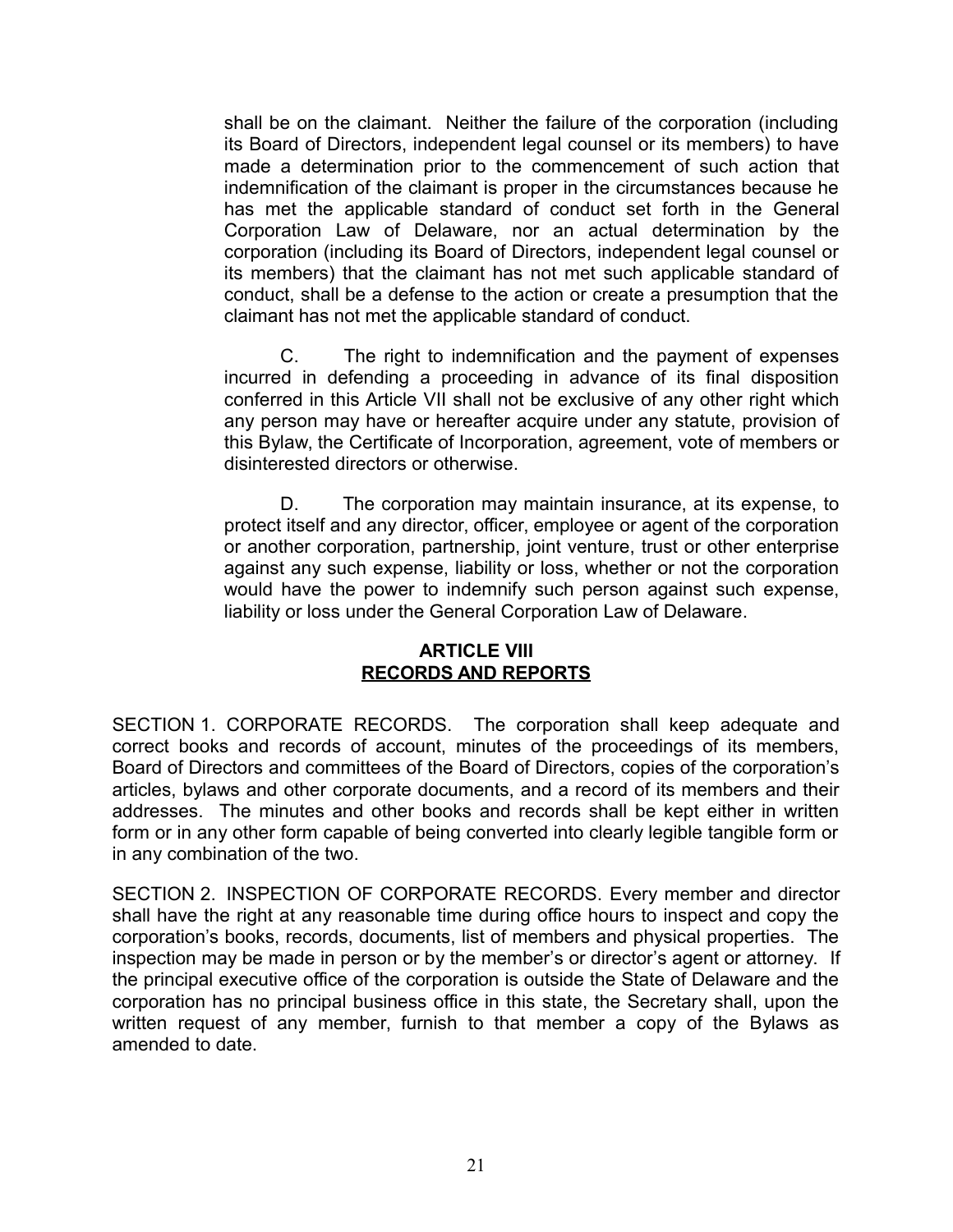SECTION 3. ANNUAL REPORT TO MEMBERS AND DIRECTORS. Within 120 days after the end of the corporation's fiscal year, the President shall furnish a written report to all members and directors of the corporation containing the following information:

A. the assets and liabilities, including the trust funds of the corporation, as of the end of the fiscal year;

B. the principal changes in assets and liabilities, including trust funds, during the fiscal year;

C. the revenue or receipts of the corporation, both unrestricted and restricted to particular purposes, for the fiscal year;

D. the expenses or disbursements of the corporation, for both general and restricted purposes, for the fiscal year; and

E. any transaction during the previous fiscal year involving more than \$50,000 between the corporation (or its parent or subsidiaries, if any) and any of its directors or officers (or the directors or officers of its parent or subsidiaries, if any) or any holder of more than ten percent of the voting power of the corporation or its parent or subsidiaries, if any, or any of a number of such transactions in which the same person had a direct or indirect material financial interest, and which transactions in the aggregate involved more than \$50,000, as well as the amount and circumstances of any indemnifications or advances aggregating more than \$10,000 paid during the fiscal year to any director or officer of the corporation. For each transaction, the report must disclose the names of the interested persons involved in such transaction, stating such person's relationship to the corporation, the nature of such person's interest in the transaction and, where practicable, the value of such interest.

The foregoing report shall be accompanied by any report thereon of independent accountants or, if there is no such report, the certificate of an authorized officer of the corporation that such statements were prepared without an audit from the books and records of the corporation. The report and any accompanying material may be sent by electronic transmission in compliance with Section 3 of Article IX.

SECTION 4. ANNUAL STATEMENTS. The corporation shall timely file with the Secretary of State of the State of Delaware, on the prescribed forms, periodic reports, filings and statements as required by the General Corporation Law of Delaware.

# **ARTICLE IX GENERAL CORPORATE MATTERS**

SECTION 1. CHECKS, DRAFTS, EVIDENCES OF INDEBTEDNESS. All checks, drafts or other orders for payment of money, notes or other evidences of indebtedness, issued in the name of or payable to the corporation, shall be signed or endorsed by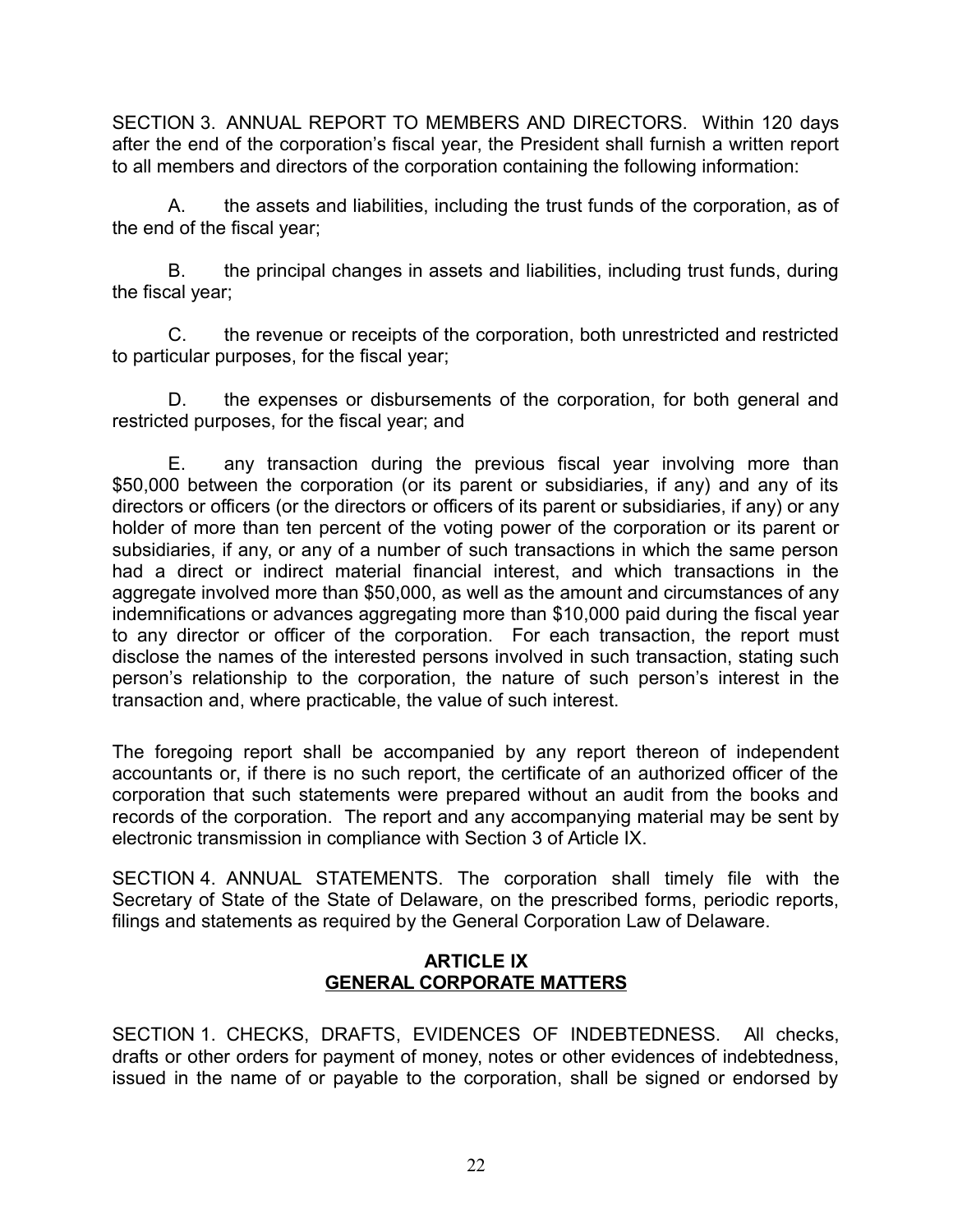such person or persons and in such manner as, from time to time, shall be determined by resolution of the Board of Directors.

SECTION 2. EXECUTION OF CORPORATE INSTRUMENTS. The Board of Directors, except as otherwise provided in these Bylaws, may authorize any officer or officers, agent or agents, to enter into any contract or execute any instrument in the name of and on behalf of the corporation, and this authority may be general or confined to specific instances; and, unless so authorized or ratified by the Board of Directors or within the agency power of an officer, no officer, agent or employee shall have any power or authority to bind the corporation by any contract or engagement or to pledge its credit or to render it liable for any purpose or for any amount.

SECTION 3. ELECTRONIC TRANSMISSIONS. Unless otherwise provided in these Bylaws, and subject to any guidelines and procedures that the Board of Directors may adopt from time to time, the terms "written" and "in writing" as used in these Bylaws include any form of recorded message in the English language capable of comprehension by ordinary visual means, and may include electronic transmissions, such as facsimile or email, provided (i) for electronic transmissions *from* the corporation, the corporation has obtained an unrevoked written consent from the recipient to the use of such means of communication; (ii) for electronic transmissions *to* the corporation, the corporation has in effect reasonable measures to verify that the sender is the individual purporting to have sent such transmission; and (iii) the transmission creates a record that can be retained, retrieved, reviewed, and rendered into clearly legible tangible form.

SECTION 4. CONSTRUCTION AND DEFINITIONS. Unless the context requires otherwise, the general provisions, rules of construction, and definitions in the General Corporation Law of Delaware shall govern the construction of these Bylaws. Without limiting the generality of this provision, the singular number includes the plural, the plural number includes the singular, the term "person" includes both a corporation and a natural person and pronouns of the masculine gender include pronouns of the feminine gender.

SECTION 5. EMERGENCY PROVISIONS. During any emergency resulting from an attack on the United States or on a locality in which the corporation conducts its business or customarily holds meetings of its Board of Directors or its members, or during any disaster, or other emergency condition, as a result of which a quorum of the Board of Directors or a standing committee, if any, cannot readily be convened for action, a meeting of the Board of Directors or of said committee may be called by any officer or director. Such notice may be given only to such of the directors or members of the committee, as the case may be, as it may be feasible to reach at the time and by such means as may be feasible at the time including, without limitation, publication or radio. The director or directors in attendance at the meeting of the Board of Directors and the member or members of the executive committee, if any, in attendance at the meeting of the committee, shall constitute a quorum. If none are in attendance at the meeting, the officers or other persons designated on a list approved by the Board of Directors before the emergency, all in such order of priority and subject to such conditions and for such period of time (not longer than reasonably necessary after the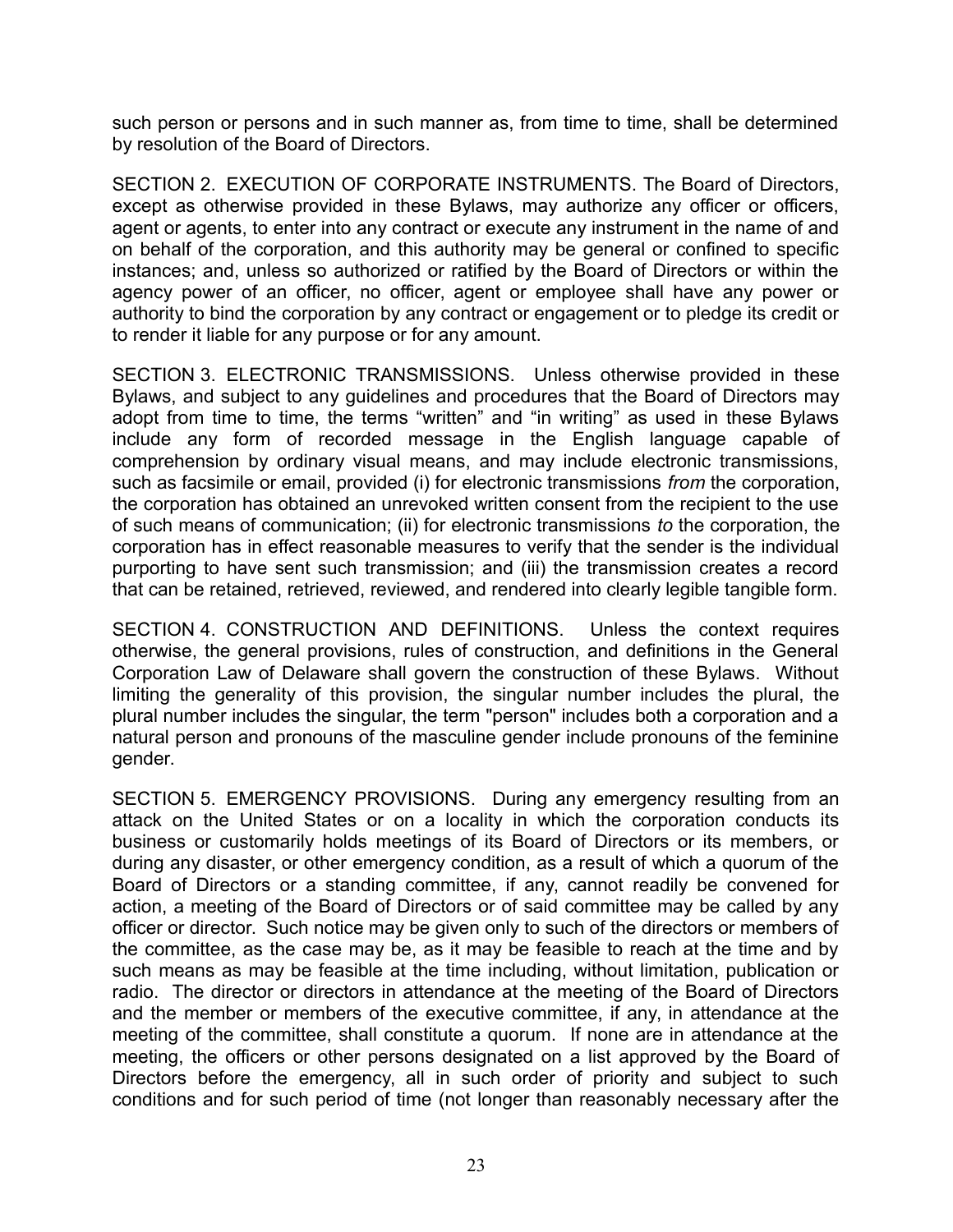termination of the emergency) as may be provided in the resolution approving the list, shall, to the extent required to provide a quorum at any meeting of the Board of Directors or of the executive committee, be deemed directors or members of the committee, as the case may be, for such meeting. In the absence of a designation by the Board of Directors, the order of priority of such officers shall be as follows: President, Vice President, Treasurer, Secretary, Assistant Treasurer and Assistant Secretary. The Board of Directors, either before or during any such emergency, may provide, and from time to time modify, lines of succession in the event that during such emergency any or all officers or agents of the corporation shall for any reason be rendered incapable of discharging their duties. The Board of Directors, either before or during any such emergency, may, effective in the emergency, change the principal executive office or designate several alternative offices or authorize the officers so to do.

SECTION 6. FISCAL YEAR. The fiscal year of this corporation shall end each year on December 31.

SECTION 7. AMENDMENTS BY MEMBERS. New bylaws may be adopted, or these Bylaws may be amended or repealed by the members. Any proposed amendments to these Bylaws shall be submitted in writing to the members at least thirty (30) days in advance of any members' meeting at which they will be considered for adoption. Any one of the following shall be required to adopt a new bylaw or a bylaw amendment by the members: (a) the affirmative vote of three-quarters (3/4ths) of the members present at any such members' meeting (provided there is at least a quorum present for the vote), or (b) the affirmative vote of two-thirds (2/3rds) of the entire membership at any such members' meeting, or (c) the unanimous written consent of all the members.

SECTION 8. AMENDMENTS BY DIRECTORS. Subject to the members' rights under Section 7 above and the limitations set forth below, the directors may adopt, amend or repeal bylaws unless doing so would materially and adversely affect the members' rights as to voting or transfer. The Board of Directors may not extend a director's term beyond that for which the director was elected nor may it change the minimum, maximum or authorized number of directors. Any proposed amendments to these Bylaws shall be submitted in writing to the directors at least thirty (30) days in advance of any directors' meeting at which they will be considered for adoption. The vote of a majority of the directors or the unanimous written consent of the directors shall be required to adopt a new bylaw or a bylaw amendment.

SECTION 9. GOVERNING LAW. In all matters not specified in these Bylaws, or in the event these Bylaws shall not comply with applicable law, the Delaware General Corporation Law as then in effect shall apply.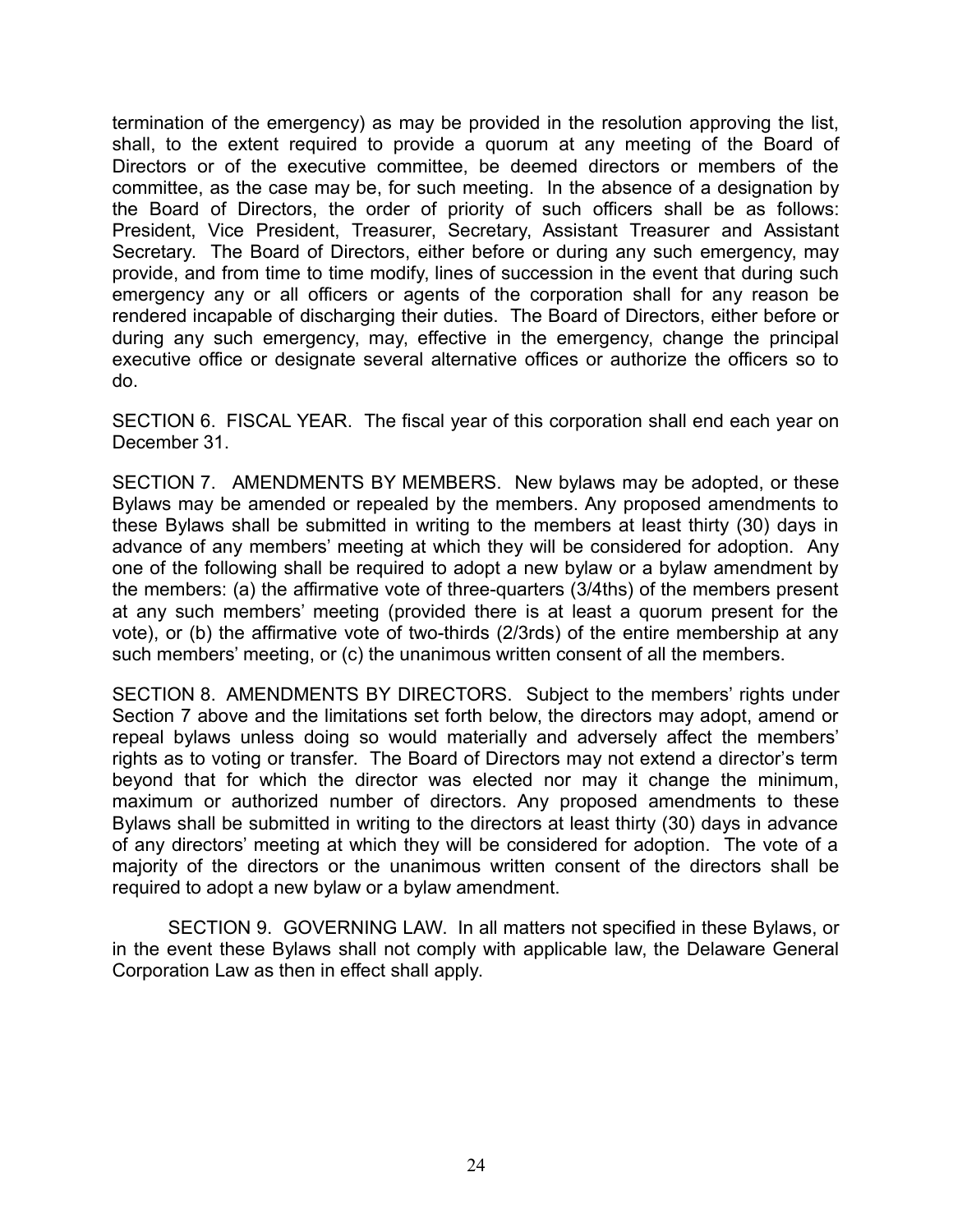## **CERTIFICATE OF ADOPTION OF AMENDED AND RESTATED BYLAWS**

I, the undersigned, the Secretary of OARC, Inc., a Delaware corporation, do hereby certify that the foregoing Amended and Restated Bylaws were adopted unanimously as the Bylaws of the corporation by the all of the Directors of the corporation as of  $\frac{1}{2}$ une 30, 2008,October 11, 2014, and do now constitute the Bylaws of said corporation.

IN WITNESS WHEREOF, I have hereunto subscribed my name as of June 30, 2008.October 11, 2014.

> $\mathcal{L}_\text{max}$  and  $\mathcal{L}_\text{max}$  and  $\mathcal{L}_\text{max}$  and  $\mathcal{L}_\text{max}$ Keith N. Mitchell, Secretary